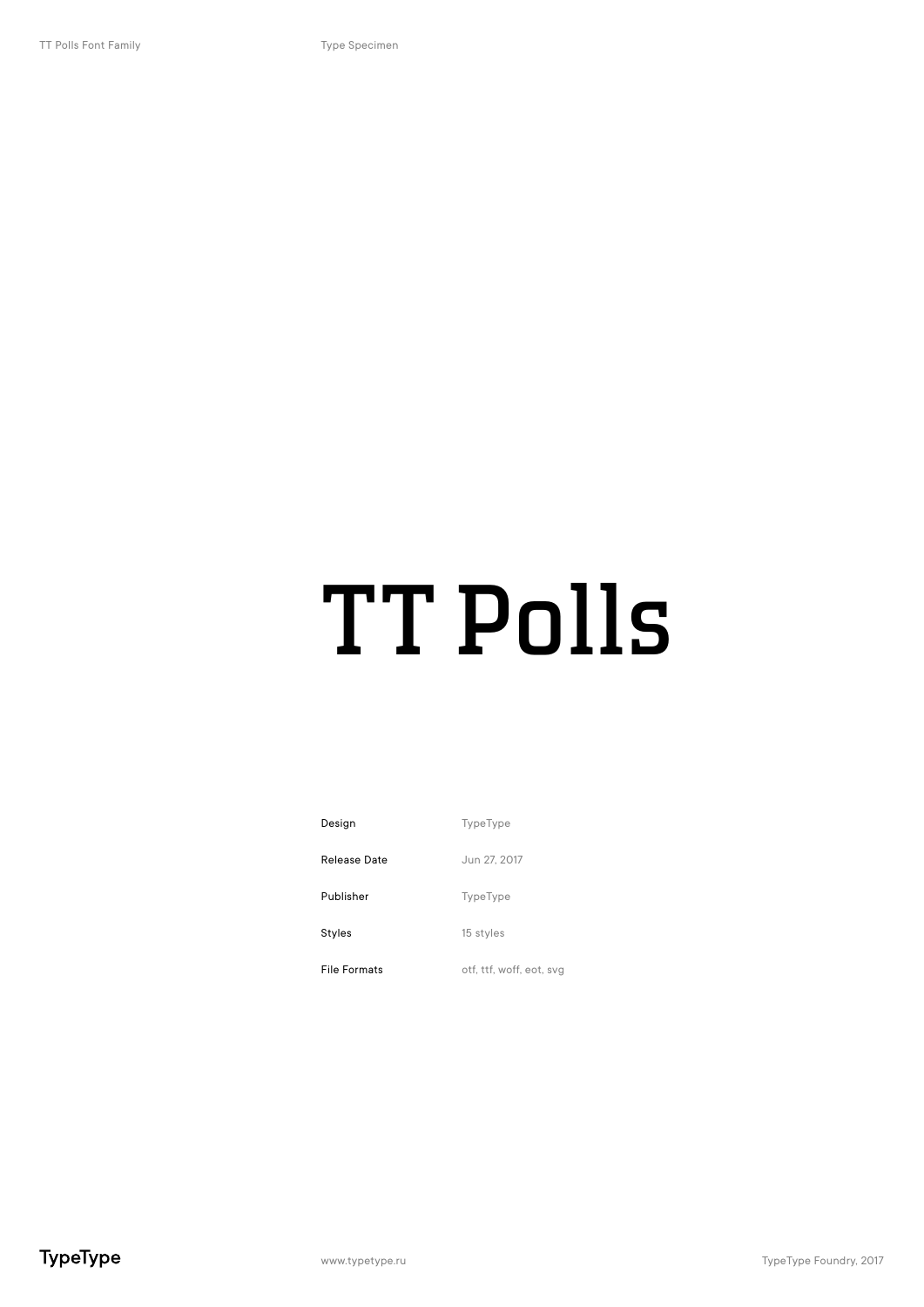### About TT Polls

TT Polls emerges as a modern modular slab serif inspired by American sports graphics. As we wanted to create a really special and remarkable project, we've decided to broaden the character palette and implement the OT features support, and also to add a traditional handwritten script in 5 weights to the slab serif. Although TT Polls and TT Polls Script subfamilies are stylistically contrasting each other, they perfectly match thanks to the appropriate proportions both in the thickness of vertical strokes and the general width of characters.

TT Polls subfamily consists of 5 weights and 5 italics. In it, we've implemented a ligatures set and broad support of OpenType features: calt, salt, liga, case, frac, sinf, sups, dnom, numr, tnum. Thanks to stylistic alternates it is possible to significantly change the nature of the font, making it more technological. TT Polls Script subfamily is a handwritten script in 5 weights. Geometric swashes created for all characters of basic Latin and Cyrillic alphabets contribute to its authenticity. A lot of OpenType features (swsh, liga, calt, case, frac, ordn, sinf, sups, dnom, numr,

tnum, onum, pnum) are also integrated into the TT Polls Script. Although we've been considering the use of TT Polls in sports-related design — be that inscriptions on baseball players' shirts or numbers on a race car's side — while creating the font family, we have to admit that the final version of TT Polls is also a great fit to a more casual design and application spheres.



TT Polls Script Light 170 pt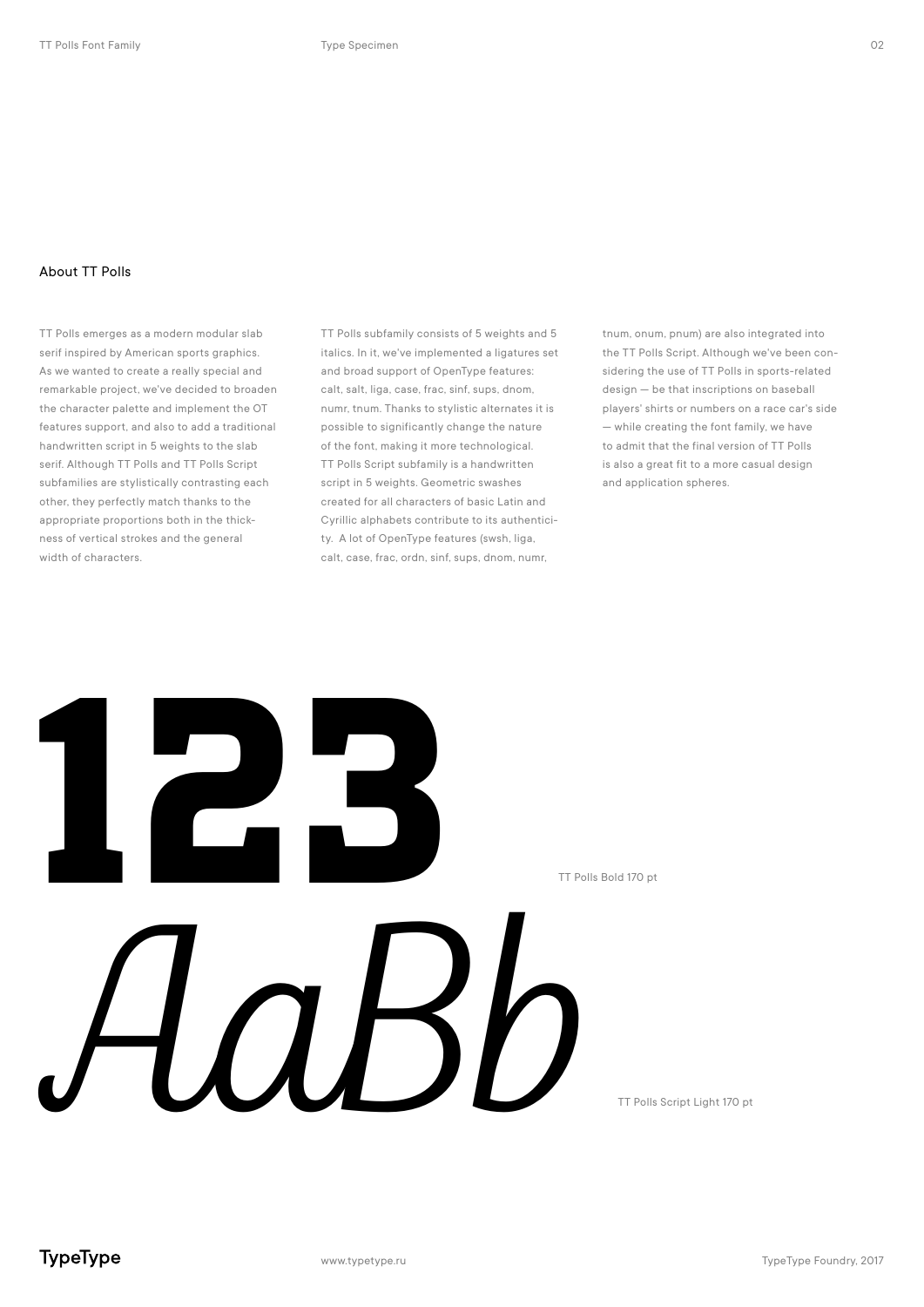### Styles

TT Polls combines two subfamilies: slab-serif font in 10 typefaces (5 weights: Thin, Light, Regular, Bold, Black with true italics) & script in 5 weights.

### weights and the state of the state of the state of the state of the state of the state of the state of the state of the state of the state of the state of the state of the state of the state of the state of the state of th

TT Polls Thin TT Polls Light TT Polls Regular **TT Polls Bold** TT Polls Black

TT Polls Script Thin TT Polls Script Light TT Polls Script Regular **TT Polls Script Bold** TT Polls Script Black

### Italics

*TT Polls Thin Italic TT Polls Light Italic TT Polls Italic TT Polls Bold Italic TT Polls Black Italic*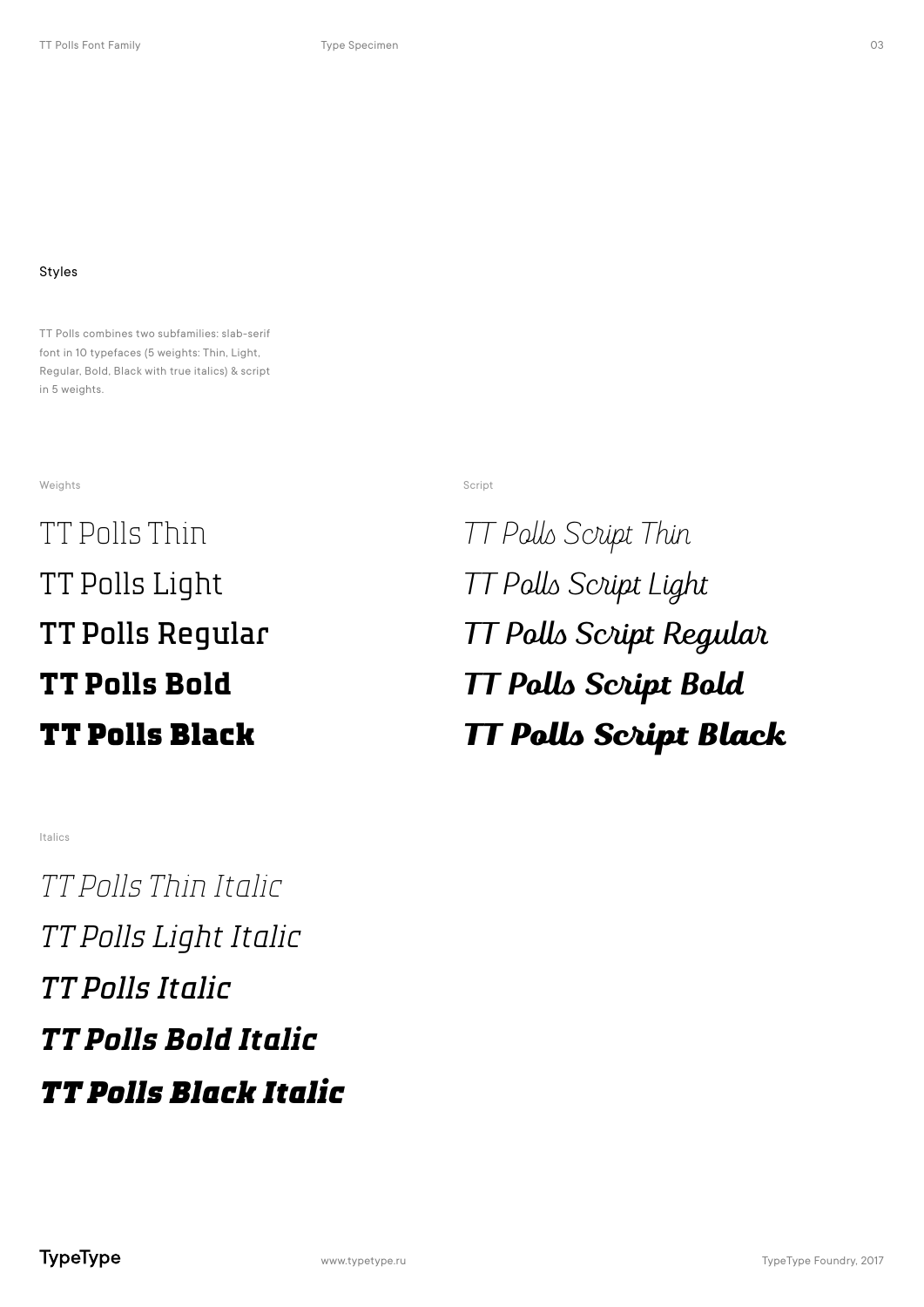On Nov 1, 1946, in Toronto, Canada, the Toronto Huskies hosted the New York Knickerbockers at Maple Leaf Gardens, in a game the NBA now regards as the first played in its history.

TT Polls Thin 14 pt

The new league had seventeen franchises located in a mix of large and small cities, as well as large arenas and smaller gymnasiums and armories.

TT Polls Regular 14 pt

Japanese-American player Wataru Misaka broke the NBA color barrier in the 1947–48 season when he played for the New York Knicks.

TT Polls Black 14 pt

During its early years, the quality of play in the BAA was not significantly better than in competing leagues or among leading independent clubs such as the Harlem Globetrotters.

TT Polls Light 14 pt

**In 1950, the NBA consolidated to eleven franchises, a process that continued until 1953–54, when the league reached its smallest size of eight franchises.**

TT Polls Bold 14 pt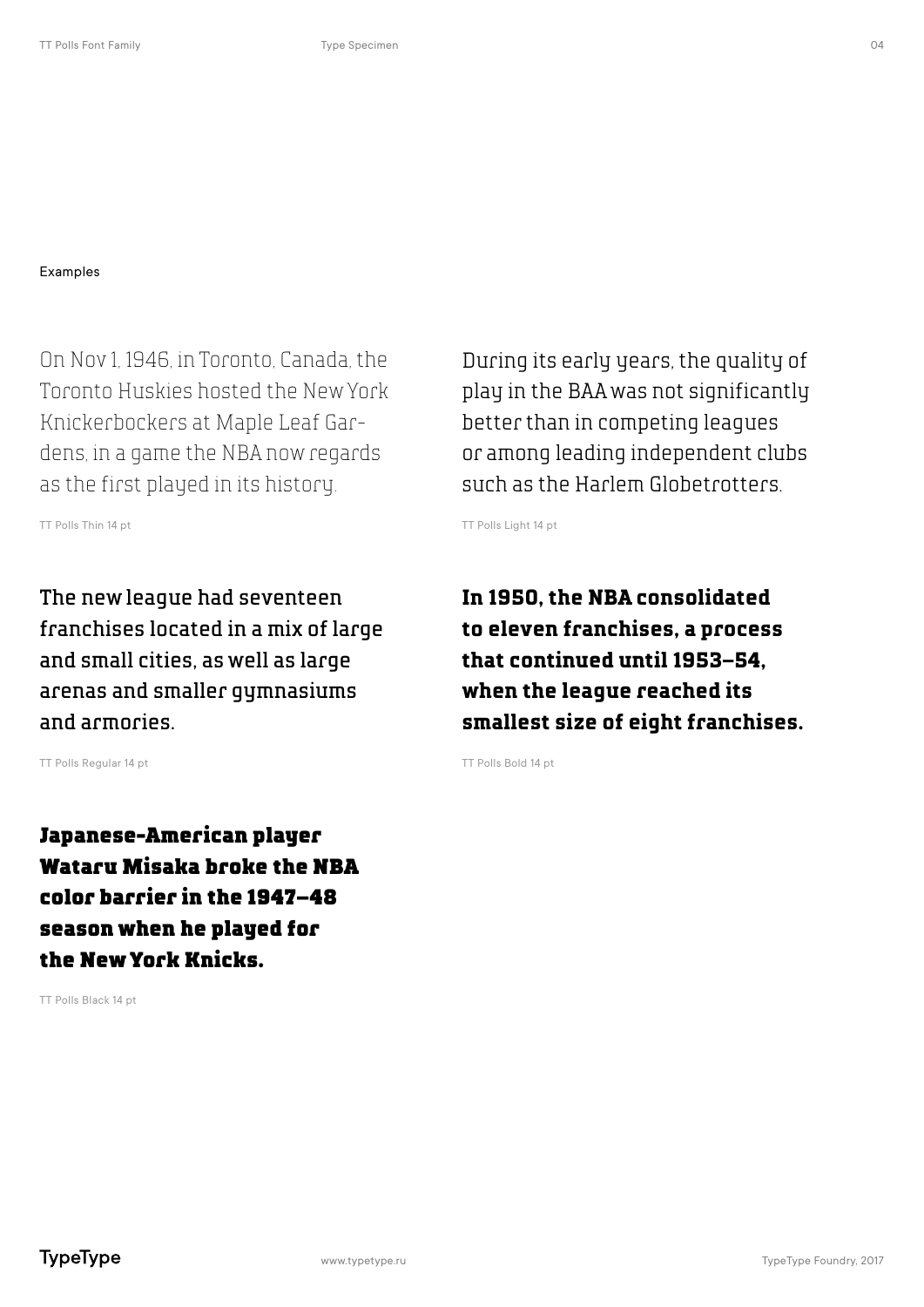*If a team does not attempt to score a field goal (or the ball fails to make contact with the rim) within 24 sec. of obtaining the ball, play is stopped and the ball given to its opponent.*

TT Polls Thin Italic 14 pt

*During this period, the Minneapolis Lakers, led by center George Mikan, won five NBA Championships and established themselves as the league's first dynasty.*

TT Polls Italic 14 pt

*Bill Russell's rivalry with Wilt Chamberlain became one of the greatest rivalries in the history of NBA & American team sports in a whole.*

TT Polls Black Italic 14 pt

*Wilt Chamberlain entered the league in 1959 and became a dominant individual star of the 1960s, setting new single game records in scoring (100) and rebounding (55).*

TT Polls Light Italic 14 pt

*He remained the only non-white player in league history prior to the first African-American, Harold Hunter, signing with the Washington Capitols in 1950.*

TT Polls Bold Italic 14 pt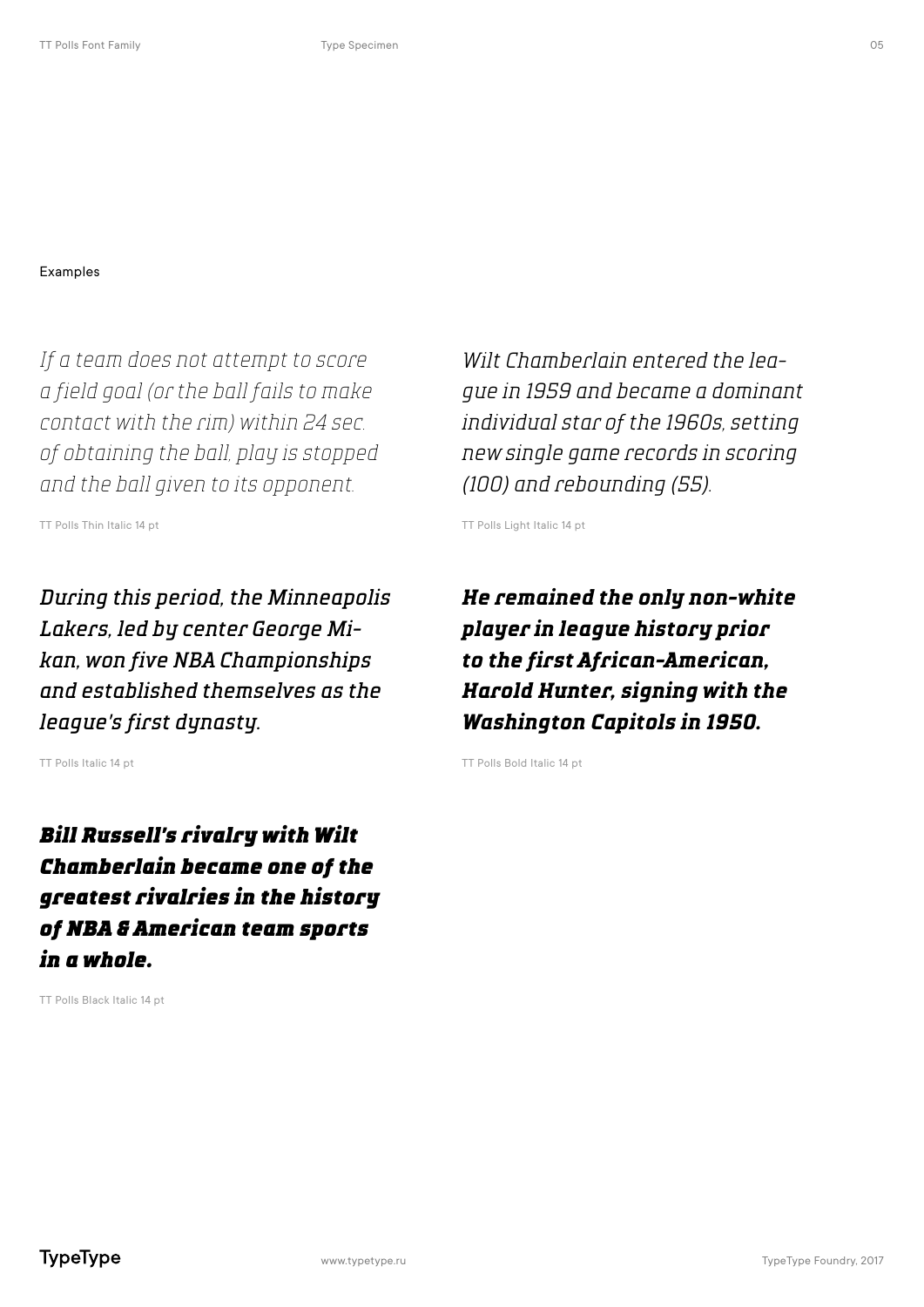The 1960s were dominated by the Celtics. Led by Russell, Bob Cousy and coach Red Auerbach, Boston won eight straight championships in the NBA from 1959 to 1966.

TT Polls Script Thin 16 pt

Through this period, the NBA continued to strengthen with the shift of the Minneapolis Lakers to Los Angeles, the Philadelphia Warriors to San Francisco.

TT Polls Script Regular 16 pt

In 1969, Alan Siegel, who saw the design of Jerry Dior's Major League Baseball logo a year prior, created the modern NBA logo.

TT Polls Script Black 16 pt

This championship streak is the longest in NBA history. They did not win the title in 1966–67, but regained it in the 1967–68 season and repeated in 1969.

TT Polls Script Light 16 pt

**The NBA landed the most important college star of the era, Kareem Abdul-Jabbar (then known as Lew Alcindor), Los Angeles Lakers.**

TT Polls Script Bold 16 pt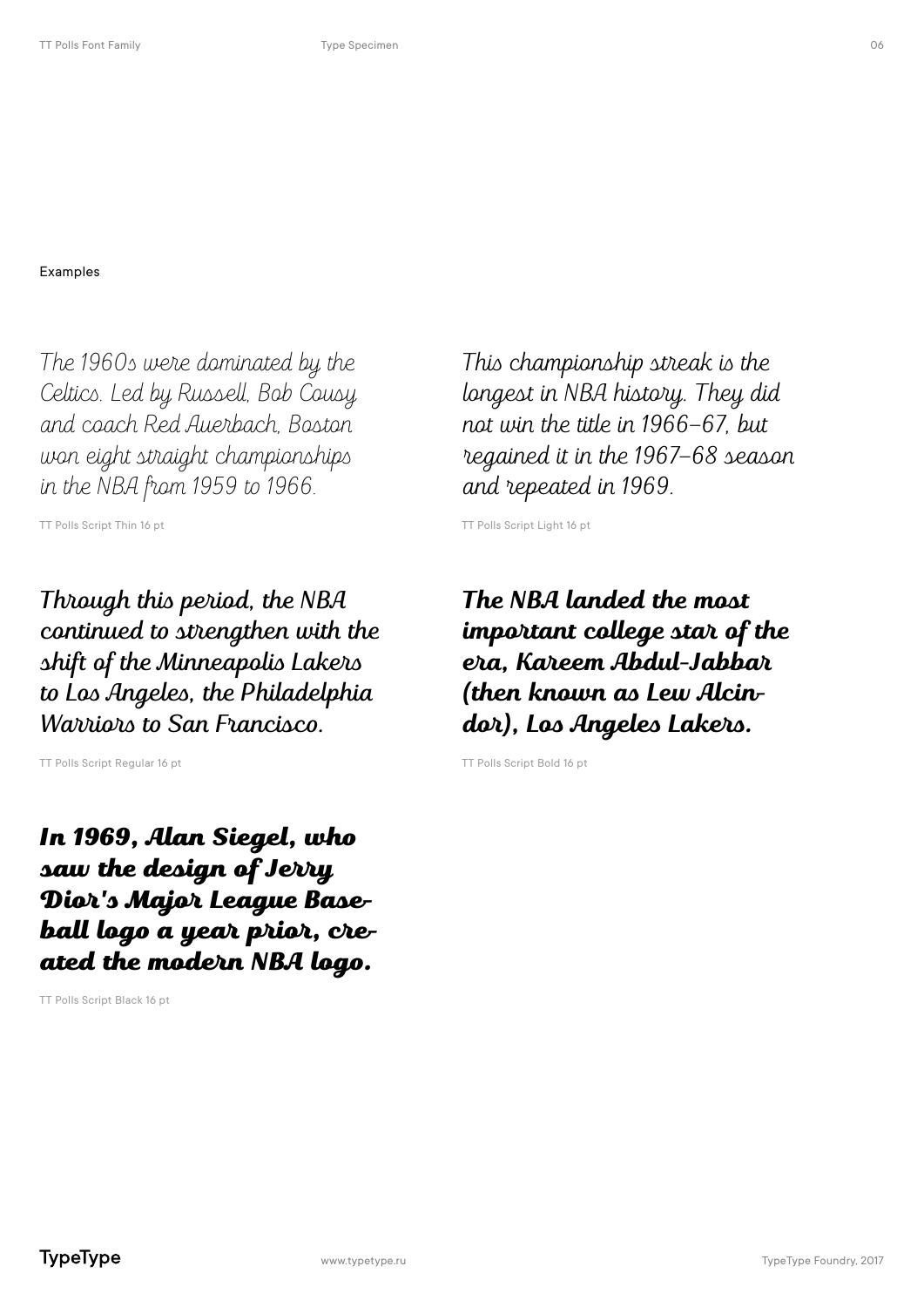### The BAA was founded in New York City on June 6, 1946.

TT Polls Regular 65 pt

### Bill Russell's rivalry with Chamberlain became one of the greatest rivalries in the history of American team sports.

TT Polls Regular 40 pt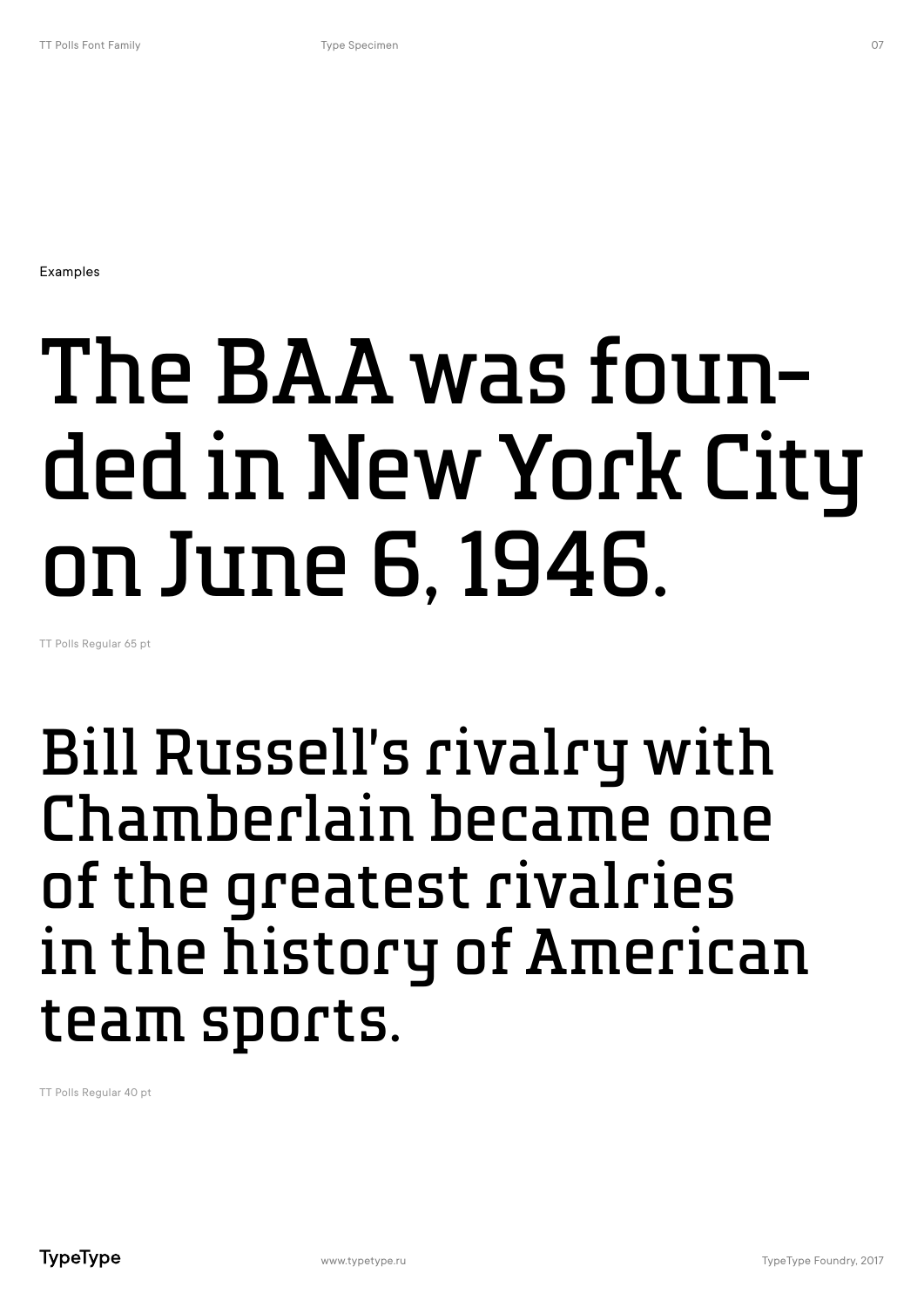The 1960s were dominated by the Celtics. Led by Russell, Bob Cousy and coach Red Auerbach, Boston won 8 straight championships in the NBA from 1959 to 1966. This championship streak is the longest in NBA history. They did not win the title in 1966–67, but regained it in the 1967–68 season and in 1969.

TT Polls Regular 22 pt

The NBA continued to strengthen with the shift of the Minneapolis Lakers to Los Angeles, the Philadelphia Warriors to San Francisco, the Syracuse Nationals to Philadelphia to become the Philadelphia 76ers, and the St. Louis Hawks moving to Atlanta, as well as the addition of its first expansion franchises. The Chicago Packers (now Washington Wizards) became the ninth NBA team in 1961. From 1966 to 1968, the league expanded from nine to fourteen teams.

TT Polls Regular 15 pt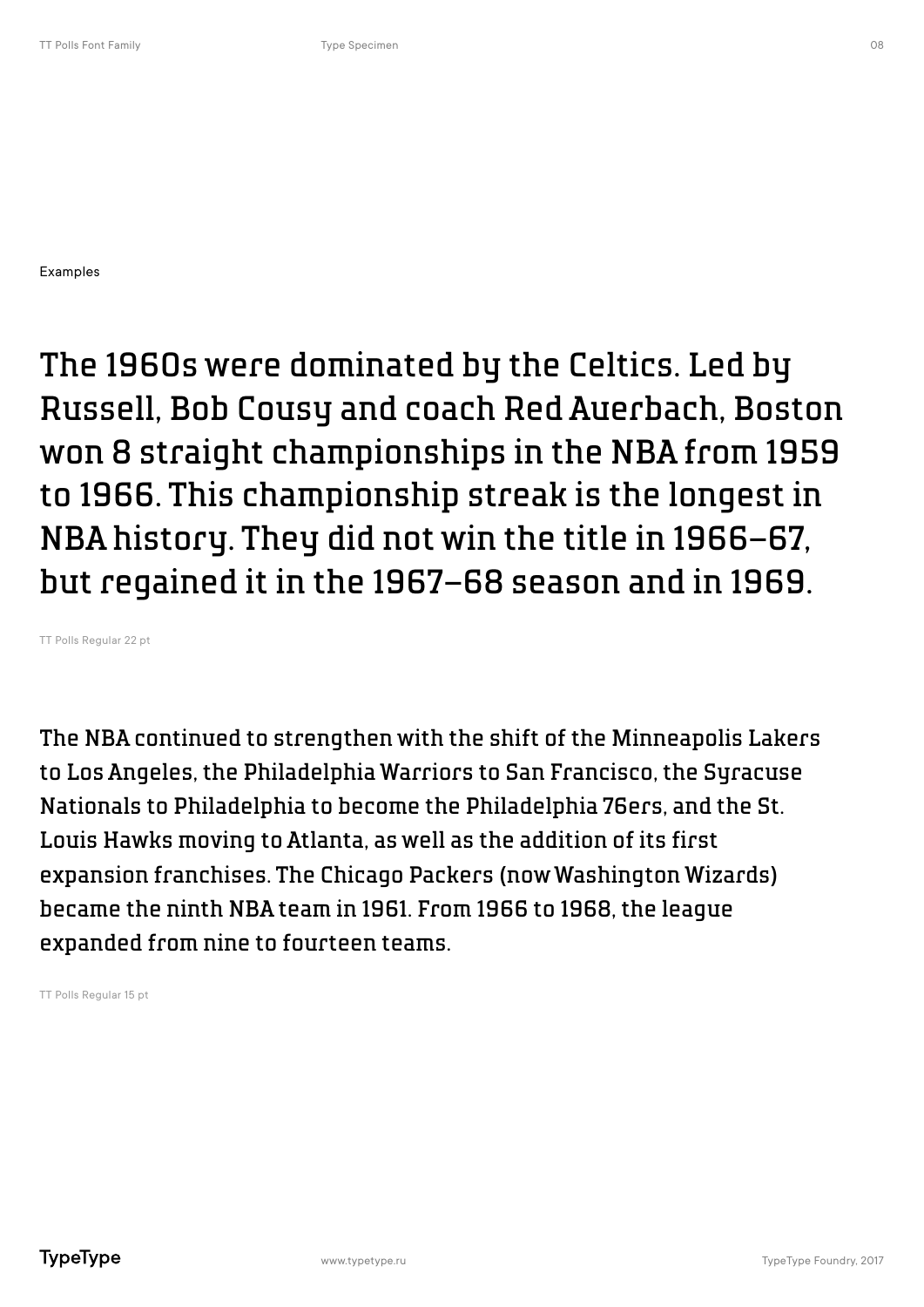## That same year, Larry Bird joined the Boston Celtics.

TT Polls Script Regular 65 pt

The leagues engaged in a bidding war. The NBA landed the most important college star of the era, Kareem Abdul-Jabbar (then known as Lew Alcindor).

TT Polls Script Regular 35 pt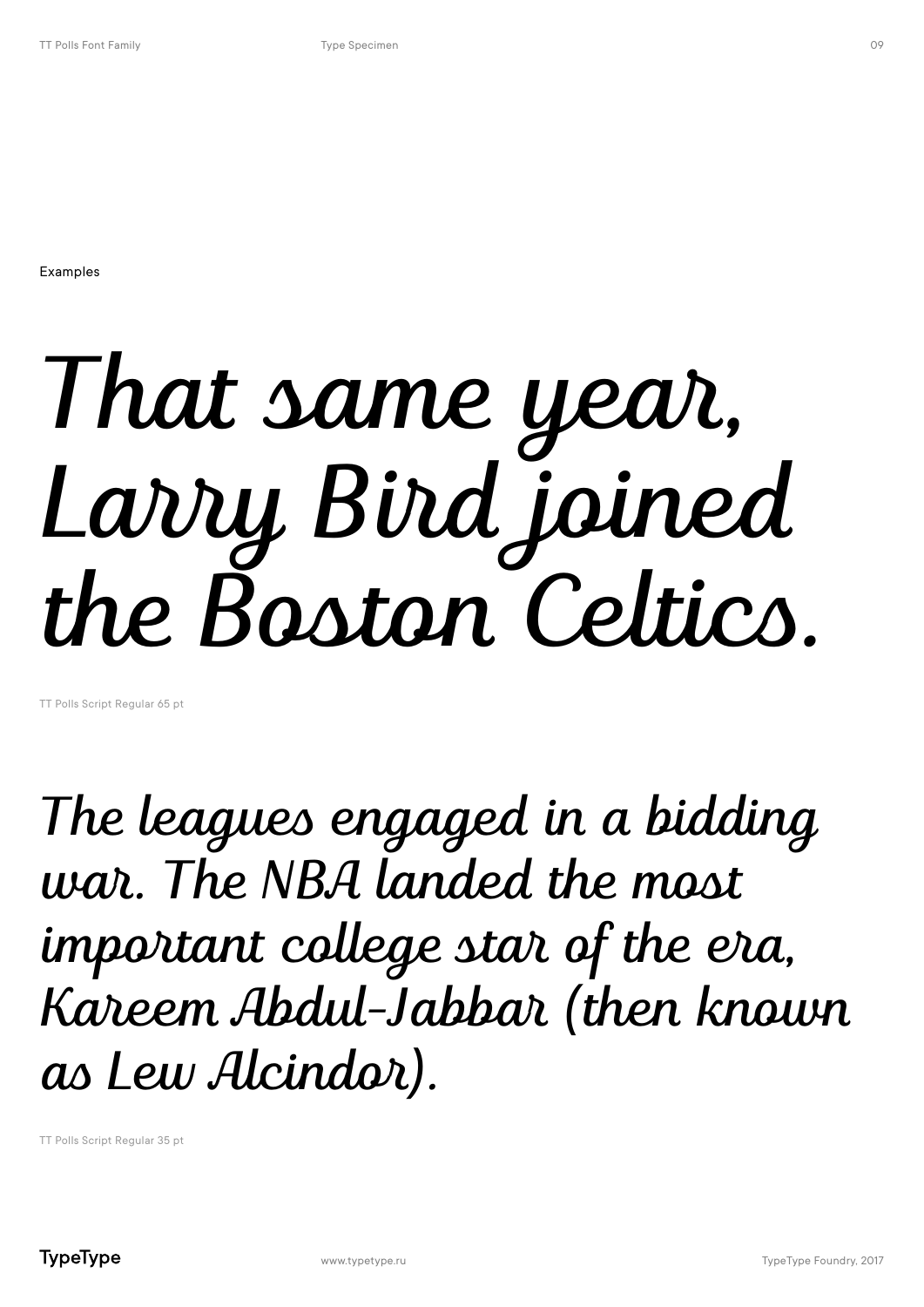In 1969, Alan Siegel, who oversaw the design of Jerry Dior's Major League Baseball logo a year prior, created the modern NBA logo inspired by the MLB's. It incorporates the silhouette of the legendary Jerry West based on a photo by Wen Roberts, although NBA officials denied a particular player as being its influence.

TT Polls Script Regular 20 pt

The ABA succeeded in signing a number of major stars in the 1970s, including Julius Erving of the Virginia Squires, in part because it allowed teams to sign college undergraduates. The NBA expanded rapidly during this period, one purpose being to tie up the most viable cities. From 1966 to 1974, the NBA grew from nine franchises to 18. In 1970, the Portland Trail Blazers, Cleveland Cavaliers, and Buffalo Braves (now the Los Angeles Clippers) all made their debuts expanding the league to 17.

TT Polls Script Regular 14 pt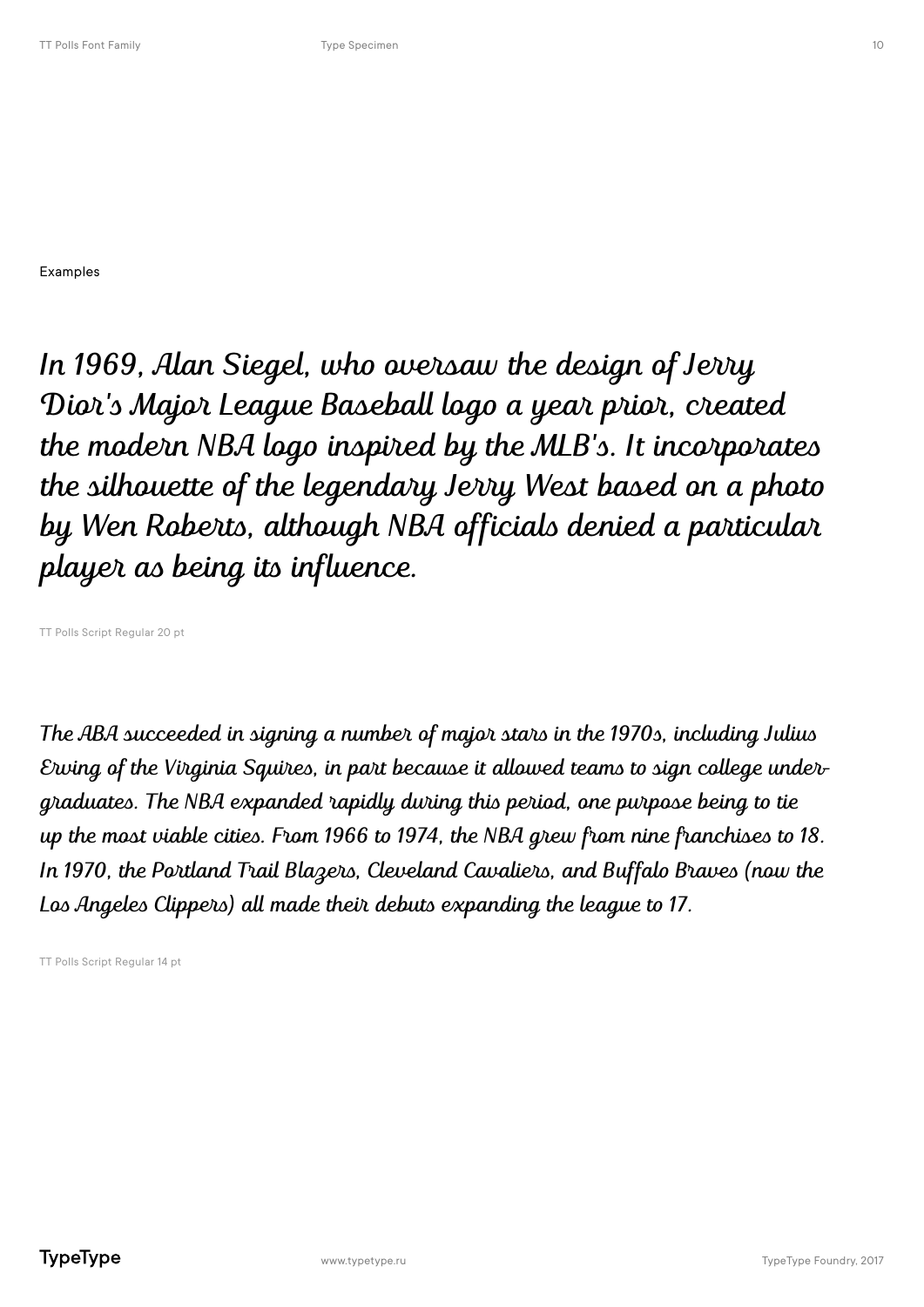### Supported languages

TT Polls supports more than 72 languages including Western, Central, Northern European languages and most of cyrillic.

| Albanian      | Filipino   | Macedonian  | Spanish         |
|---------------|------------|-------------|-----------------|
| <b>Basque</b> | Finnish    | Moldavian   | Swahili         |
| Belarusian    | French     | Norwegian   | Swedish         |
| Bosnian       | Gaelic     | Polish      | Turkish         |
| <b>Breton</b> | German     | Portuguese  | Turkmen (Latin) |
| Corsican      | Hungarian  | Romanian    | Ukrainian       |
| Croatian      | Icelandic  | Russian     | Zulu            |
| Czech         | Indonesian | Sámi (Lule, | and others      |
| Danish        | Irish      | Southern)   |                 |
| English       | Italian    | Serbian     |                 |
| Estonian      | Latvian    | Slovak      |                 |
| Faroese       | Lithuanian | Slovenian   |                 |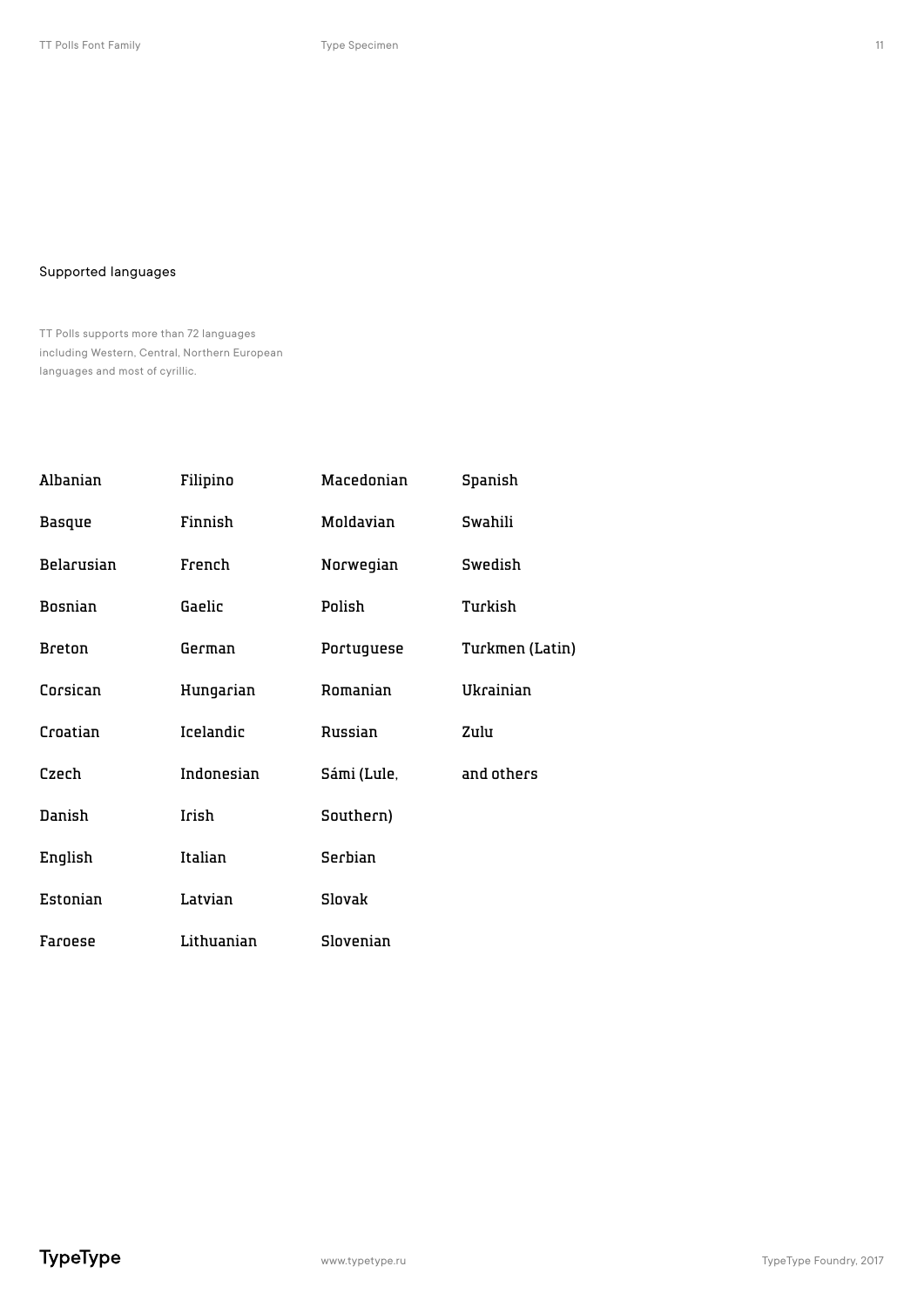### В 1988 году Майкл Джордан получил свой первый титул Самого ценного игрока регулярного чемпионата NBA.

TT Polls Script Regular 60 pt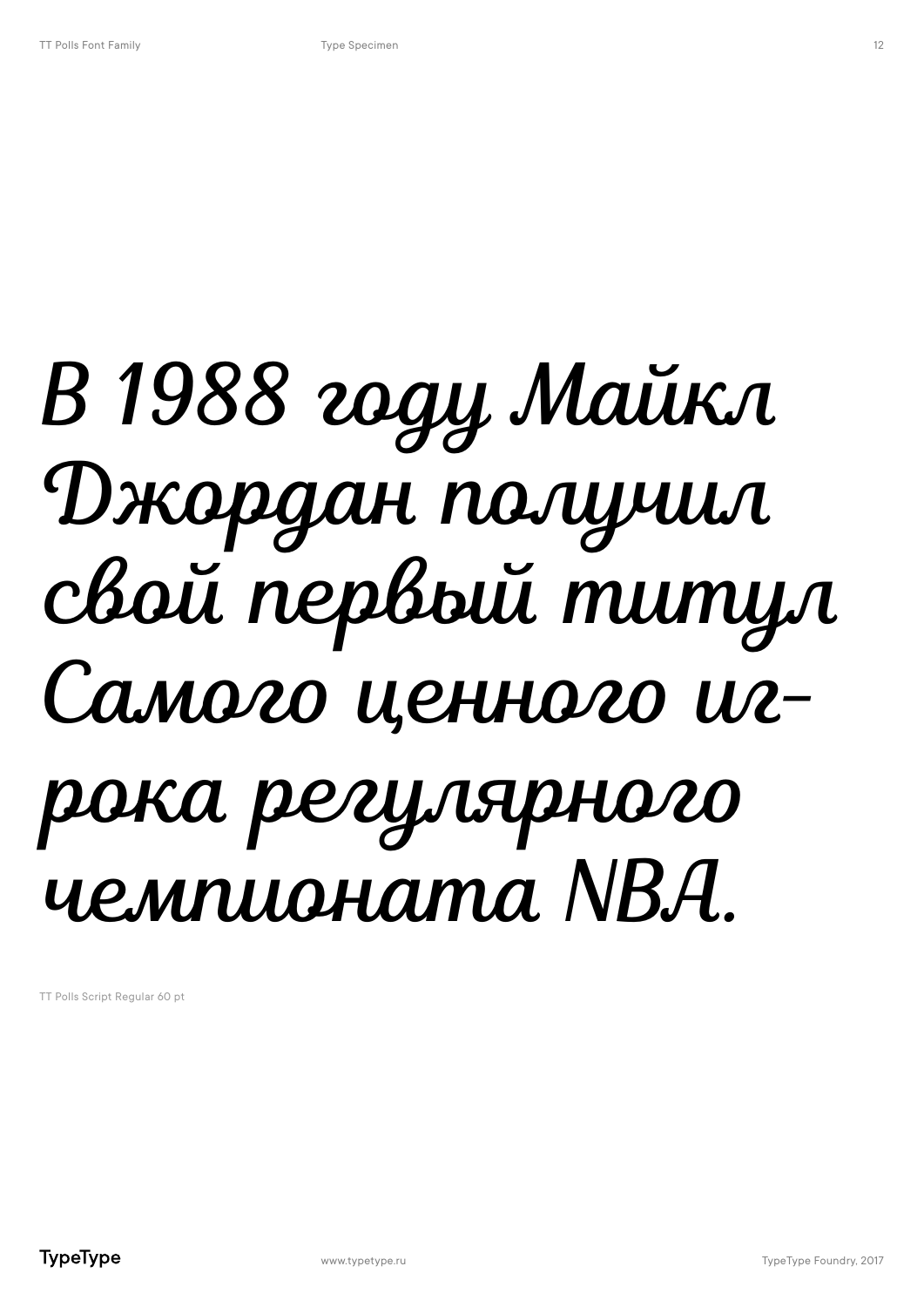Languages

Mit seinem Wechsel zu den Lakers 1975 und der Verpflichtung von Magic Johnson 1979 durch die Lakers begann jedoch das Gleichgewicht zu kippen. Weitere Stars dieses Jahrzehnt waren Dave Cowens, Elvin Hayes, Pete Maravich, Bob McAdoo, Nate Archibald und Bill Walton.

German

Les années 1990 sont aussi le théâtre d'une grande ouverture de la NBA. La fameuse Dream Team15 des JO 1992, la première à rassembler les plus grandes stars du gotha NBA, inclut Michael Jordan, Larry Bird, Magic Johnson, Charles Barkley et beaucoup d'autres.

Lyga buvo įkurta 1946 m. birželio 6 d. Niujorke. Iš pradžių ji vadinosi Amerikos krepšinio asociacija (angl. Basketball Association of America). Dabartinį pavadinimą lyga gavo 1949 m. rugpjūčio 3 d., kuomet susijungė su pagrin-dine konkurente Nacionaline krepšinio lyga.

Lithuanian

En los Juegos Olímpicos de Barcelona de 1992 se vio al mejor equipo de la historia del baloncesto, el popular 'Dream Team' de Estados Unidos, que contaba (por primera vez con jugadores NBA) con estrellas como Jordan, Bird, Magic Johnson, Scottie Pippen, Charles Barkley o John Stockton.

Spanish

French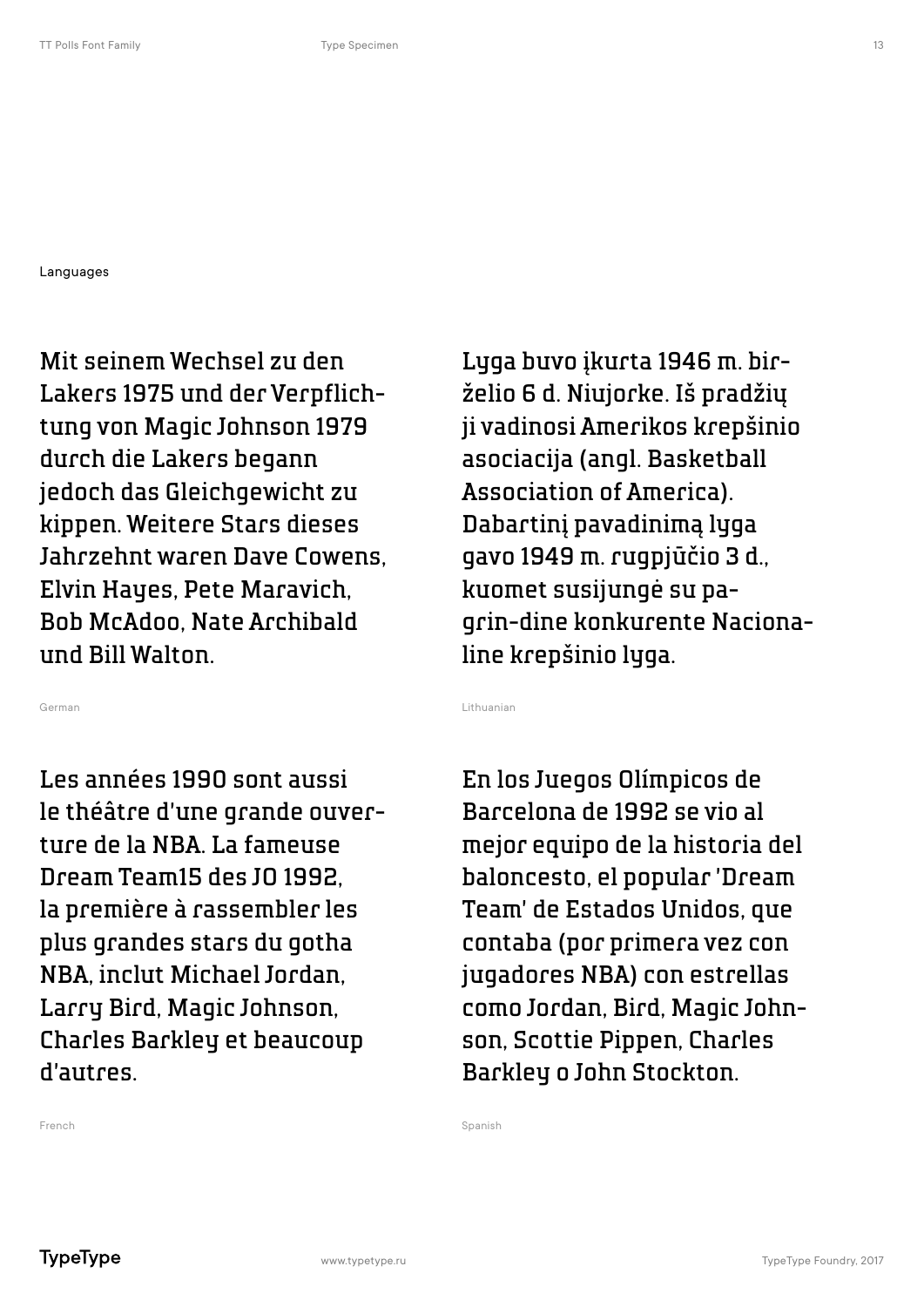# Mõsť ńëcęsšàry lăńgūågěs şûppőrţ

TT Polls Regular 100 pt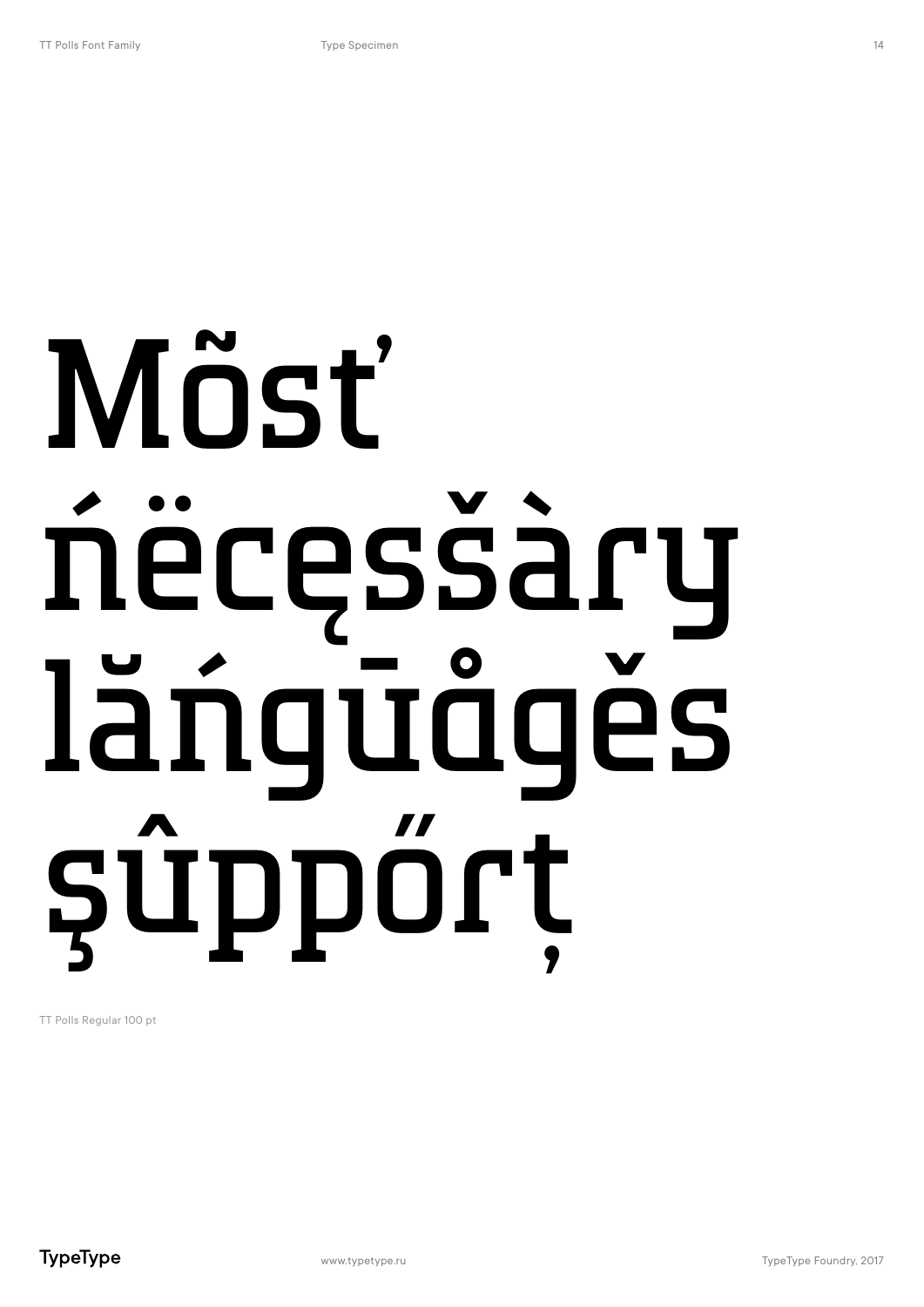### Glyphs

Uppercase

TT Polls Basic Character Set

### ABCDEFGHIJ K LMNOP QRSTUVW X Y Z

### Lowercase abcdefghijklmnopqrstuvwxyz

Figures **0123456789** 

Cyrillic Uppercase *АБВГДЕЁ***ЖЗИЙКЛМНОПРСТУФХЦ** ЧШЩЪЫЬЭЮЯЄҐЂЋЉЊЏЃЌЎЈІЇЅ

Cyrillic Lowercase *абвгдеёжзийклмнопрстуфхц* чшщъыьэюя єґђћљњџѓќўјіїѕ

Punctuation & Symbols **!¡?¿«»‹›.,:;'',"", ...'"||---\_\/()[]{}·•\*** #%‰§©®¶№™@&†‡° ^

Accented Uppercase ÀÁĂÂÄĀÅÃĄÆĆČĈÇĎĐÈÉĚËĖÊĒĘĞĢĶ ĹĽĻŁÌÍÎÏİĪĮŃŇŅÑÒÓÔÖŐŌÕŒØÞŔŘŖ ŚŠȘȘŤŢÝŸÙÚŨŨŨŰŮŲŹŽŻ

> àáăâäāåãąæćčĉçďđèéěëėêēęğģķĺľļłìíîïiīį ńňņñòóôöőōõœøþŕřŗśšșşťţýÿùúû ü ū ű ů ų ź ž ż

Mathematical Symbols  $\blacksquare$  + <>  $\blacksquare$   $\blacksquare$  + <>  $\blacksquare$  +  $\blacksquare$   $\blacksquare$  +  $\blacksquare$  +  $\blacksquare$  +  $\blacksquare$  +  $\blacksquare$  +  $\blacksquare$  +  $\blacksquare$  +  $\blacksquare$  +  $\blacksquare$  +  $\blacksquare$  +  $\blacksquare$  +  $\blacksquare$  +  $\blacksquare$  +  $\blacksquare$  +  $\blacksquare$  +  $\blacksquare$  +  $\blacksquare$  +

### $\mathsf{C}$ urrency  $\mathsf{S} \in \mathsf{P} \times \mathsf{E} \oplus \mathsf{P}$

المحمد المحمد المحمد المحمد المحمد المحمد المحمد المحمد المحمد المحمد المحمد المحمد المحمد المحمد المحمد المحم<br>والمحمد المحمد المحمد المحمد المحمد المحمد المحمد المحمد المحمد المحمد المحمد المحمد المحمد المحمد المحمد المح

Accented Lowercase

**TypeType**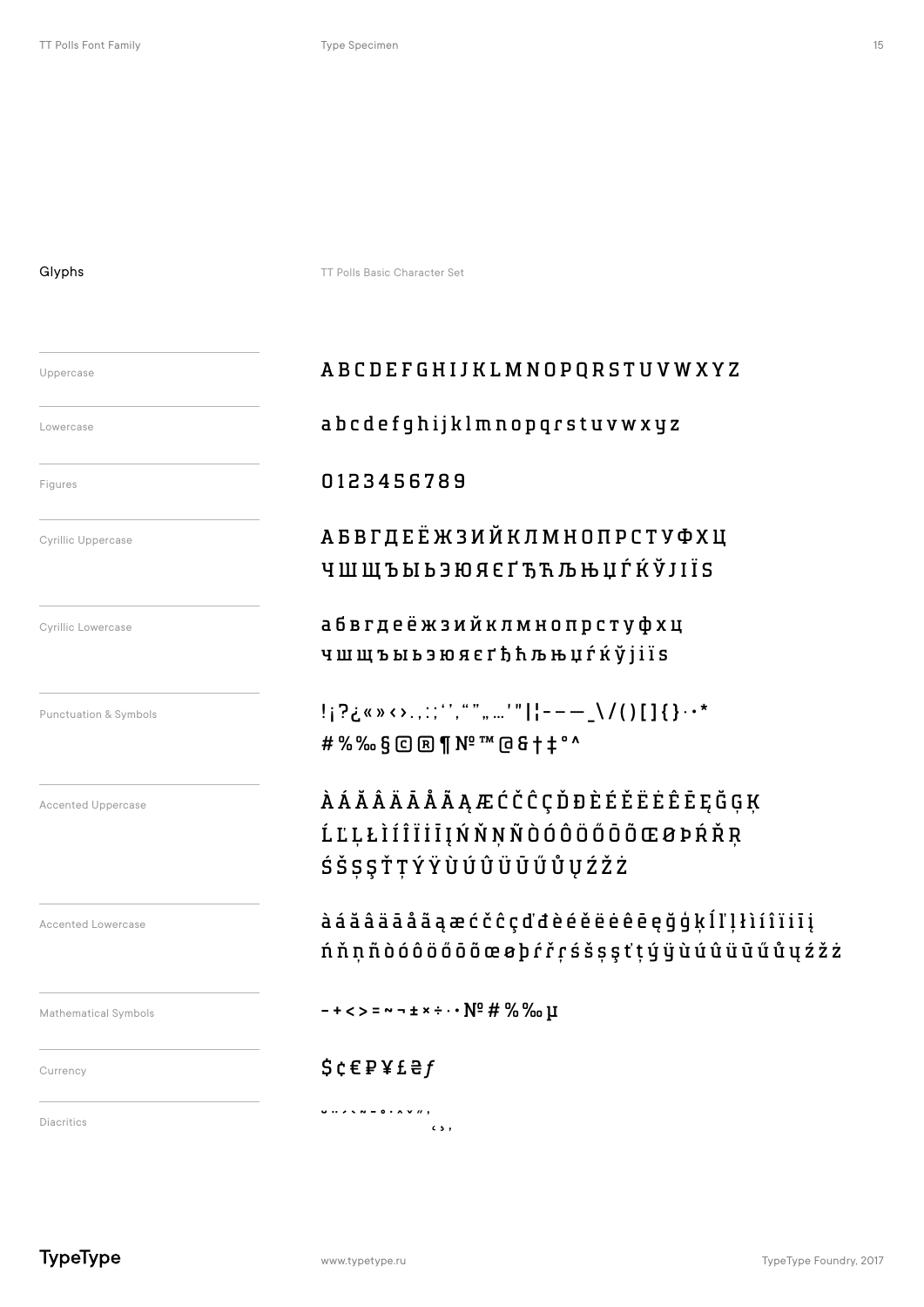TT Polls Advanced Characters

| Ligatures                | ffi ffj ffl fft ff fi fj fl ft ct st sp         |  |
|--------------------------|-------------------------------------------------|--|
| Numerators, Denominators | H0123456789 H0123456789                         |  |
| Superscripts, Subscripts | H <sup>0123456789</sup> H <sub>0123456789</sub> |  |
| Fractions, Ordinals      | $\frac{1}{2}$ $\frac{1}{4}$ $\frac{3}{4}$ 0 a   |  |
| <b>Tabular Figures</b>   | 0123456789                                      |  |
| Case Sensitive           | $H[]()$ {}i¿«»<>----- @                         |  |
| Alternates               | a à á â ã ä å ā ă ą g ğ ģ l ĺ l ľ ł y ý ÿ y ÿ   |  |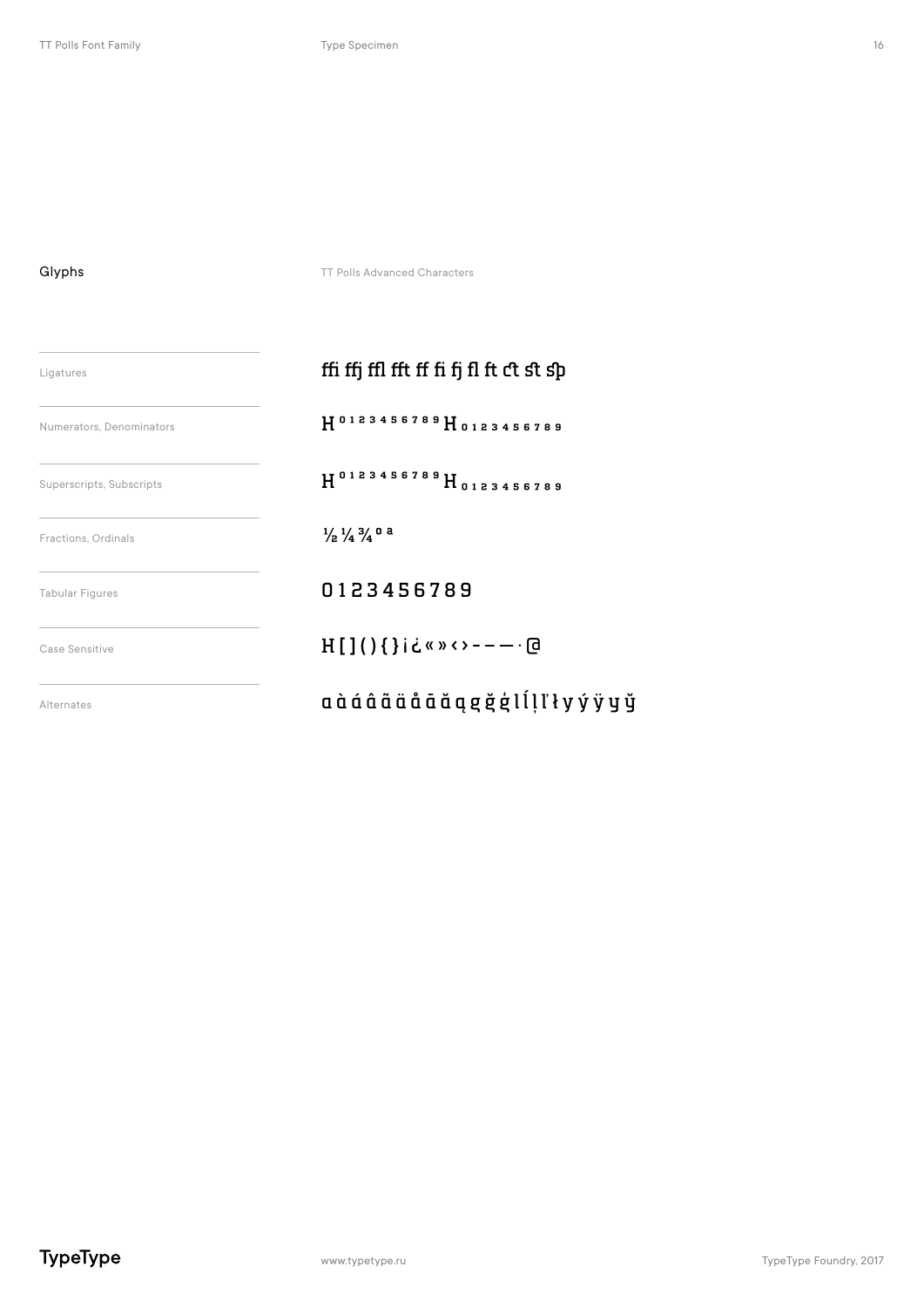Basic characters

# ABCDEFGHIJ KLMNOPQRS TUVWXYZ abcdefghijklmn opqrstuvwxyz 0123456789

TT Polls Regular 70 pt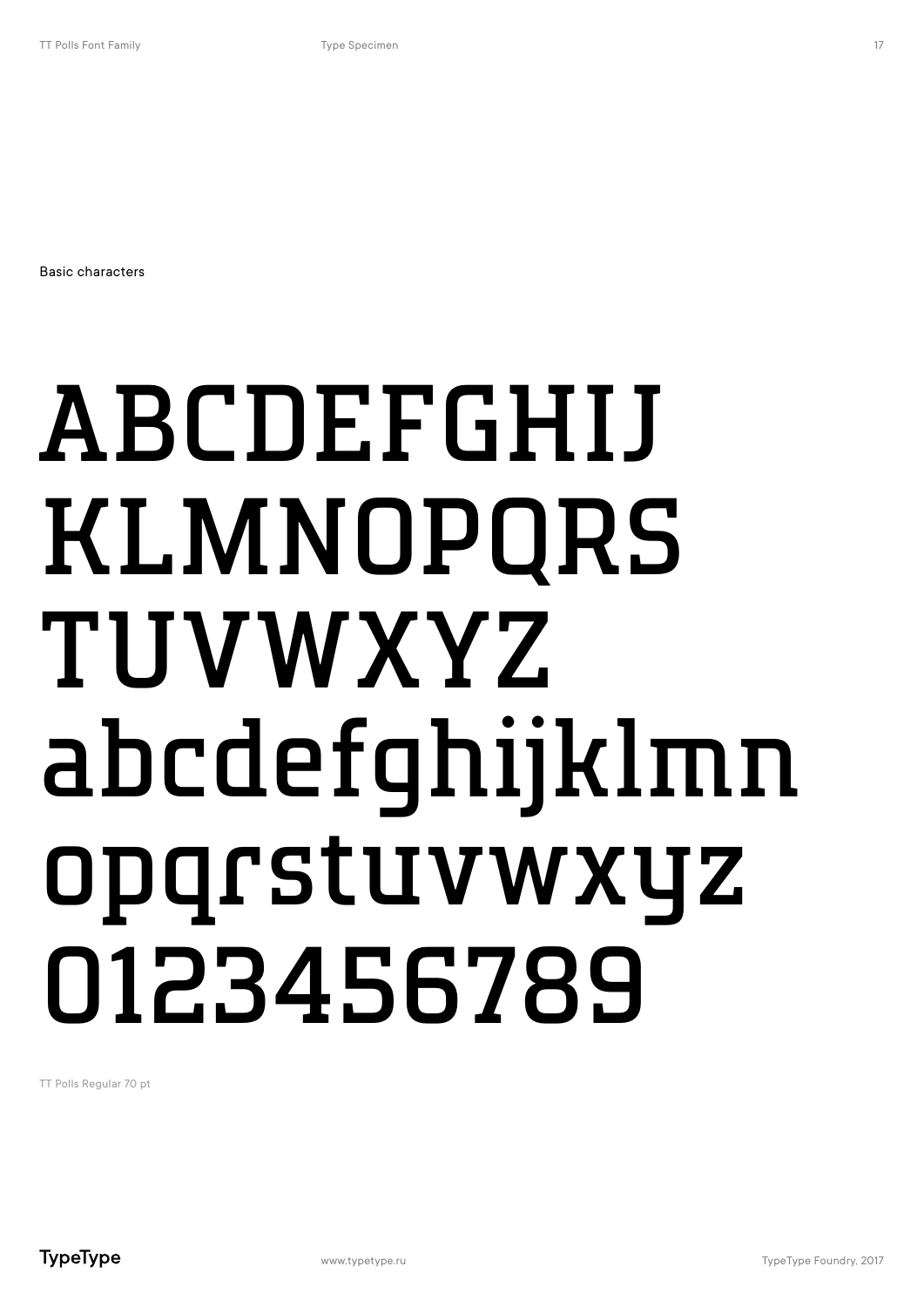Opentype features

| <b>Tabular Figures</b>         | 0123456789                     | 0123456789                                |
|--------------------------------|--------------------------------|-------------------------------------------|
| Proportional Lining            | 0123456789                     | 0123456789                                |
| Numerators                     | H0123456789                    | H0123456789                               |
| Denominators                   | H0123456789                    | H0123456789                               |
| Superscripts                   | H0123456789                    | $H^{0123456789}$                          |
| Subscripts                     | H0123456789                    | H0123456789                               |
| Fractions                      | $1/2$ $1/4$ $3/4$              | $\frac{1}{2}$ $\frac{1}{4}$ $\frac{3}{4}$ |
| Ordinals                       | $2a$ o                         | 2a0                                       |
| Case Sensitive                 | [(H)]                          | [(H)]                                     |
| <b>Stylistic Alternates</b>    | aglyy                          | aglyy                                     |
| <b>Standard Ligatures</b>      | ffi ffj ffl fft ff fi fj fl ft | ffi ffj ffl fft ff fi fj fl ft            |
| <b>Descretionary Ligatures</b> | ct st sp                       | ct st sp                                  |

Deactivated **Activated** Activated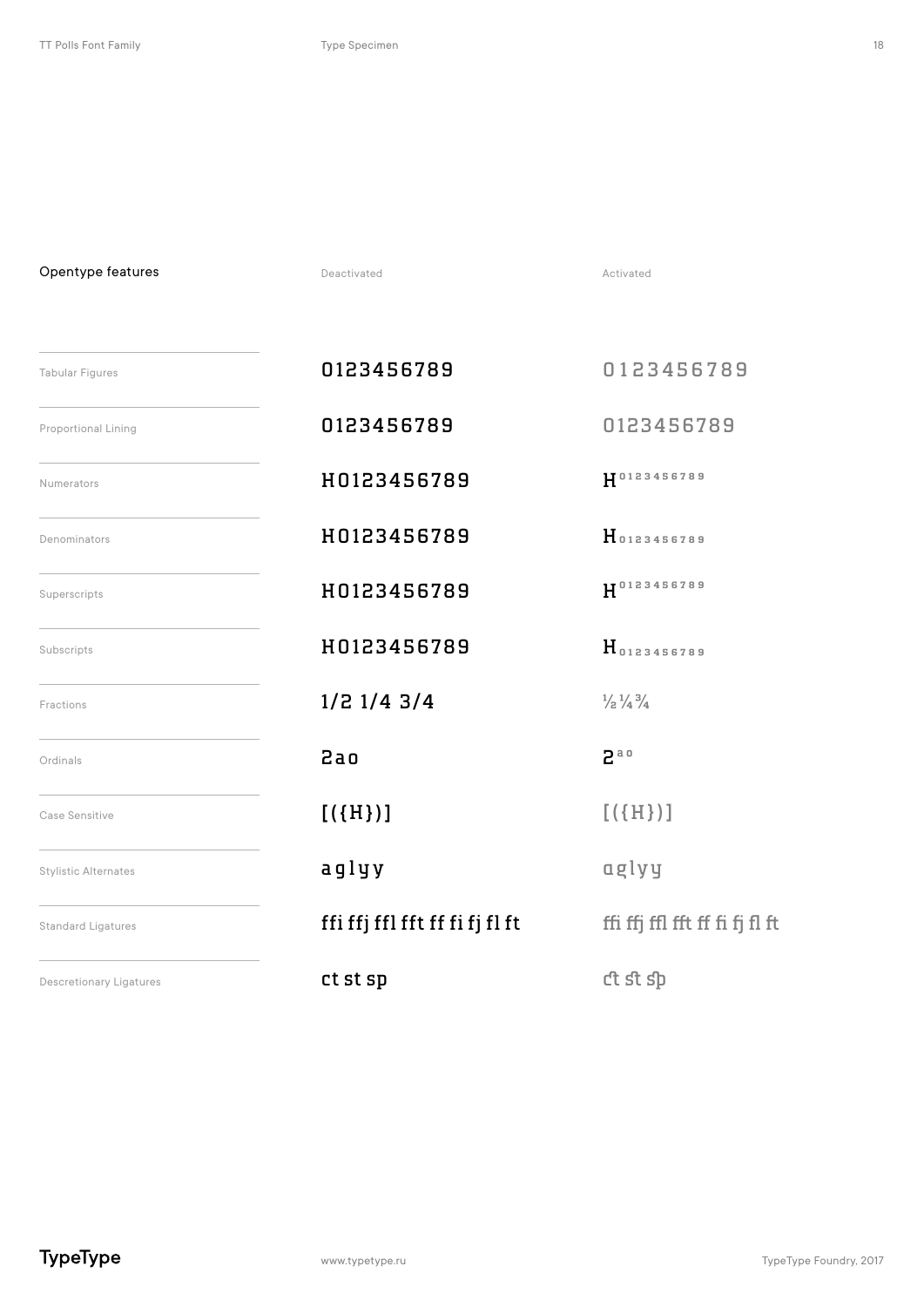Ligatures



In 1984, they played against each other for the firå time in the NBA Finals. Johnson went on to lead the Lakers to five titles, and Bird went on to lead the Celtics to three. Also in the early 1980s, the NBA added one more expansion franchise, the Dallas Mavericks, bringing the total to 23 teams.

Stylistic alternates

### ag - ag

In 2009, Kobe Bryant and the Lakers returned to the Finals, this time defeating the Dwight Howard-led Orlando Magic. Bryant won his first Bill Russell NBA Finals Most Valuable Player Award in his 13th season after leading the Lakers to their first NBA championship.

Superscript

## $HZ-H<sup>2</sup>$

On July 1, 2011 the NBA announced another lockout.<sup>23</sup> After the first few weeks of the season were canceled, the players and owners ratified a new collective bargaining agreement on December 8, 2011, setting up a shortened 66-game regular season.<sup>24</sup>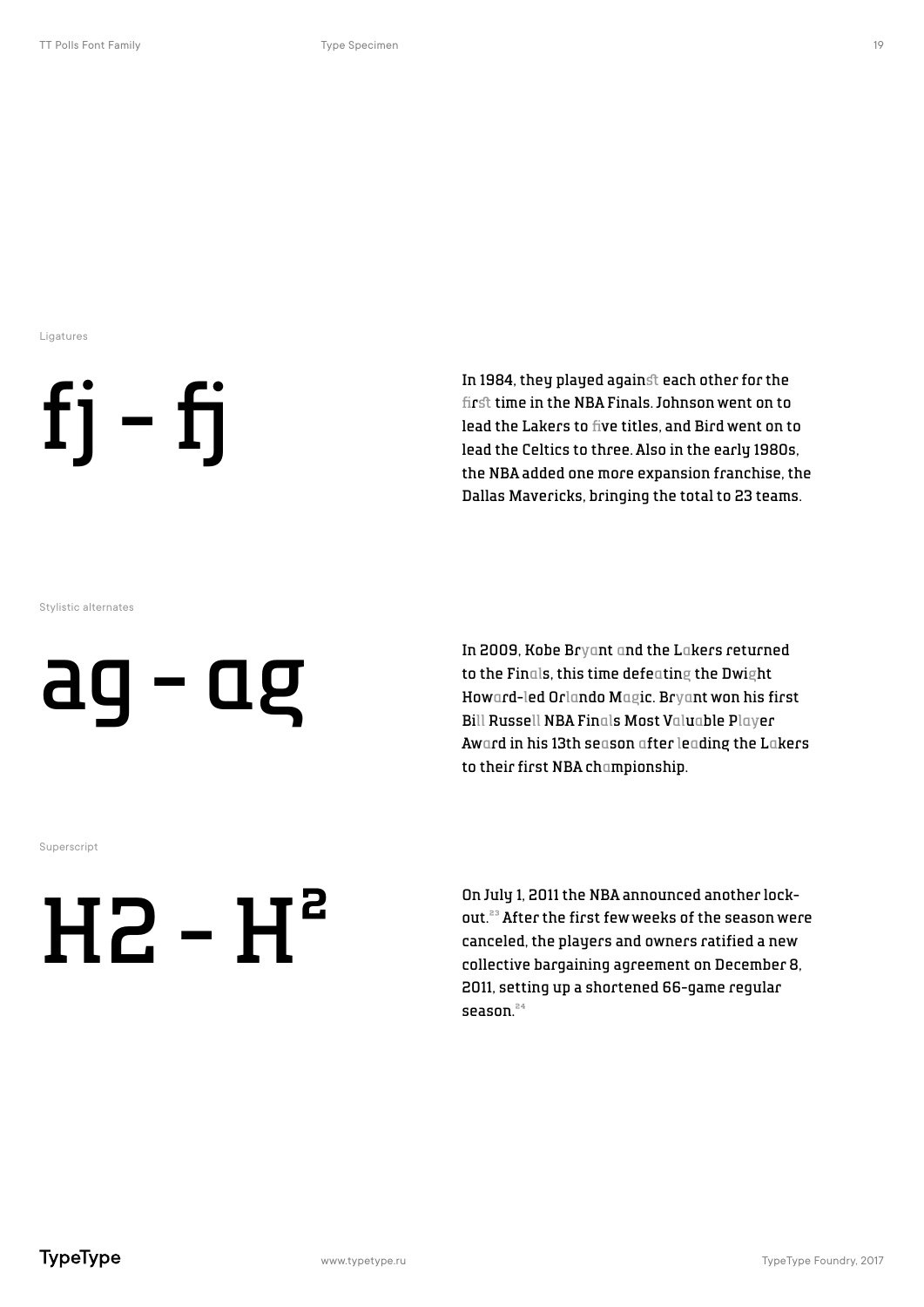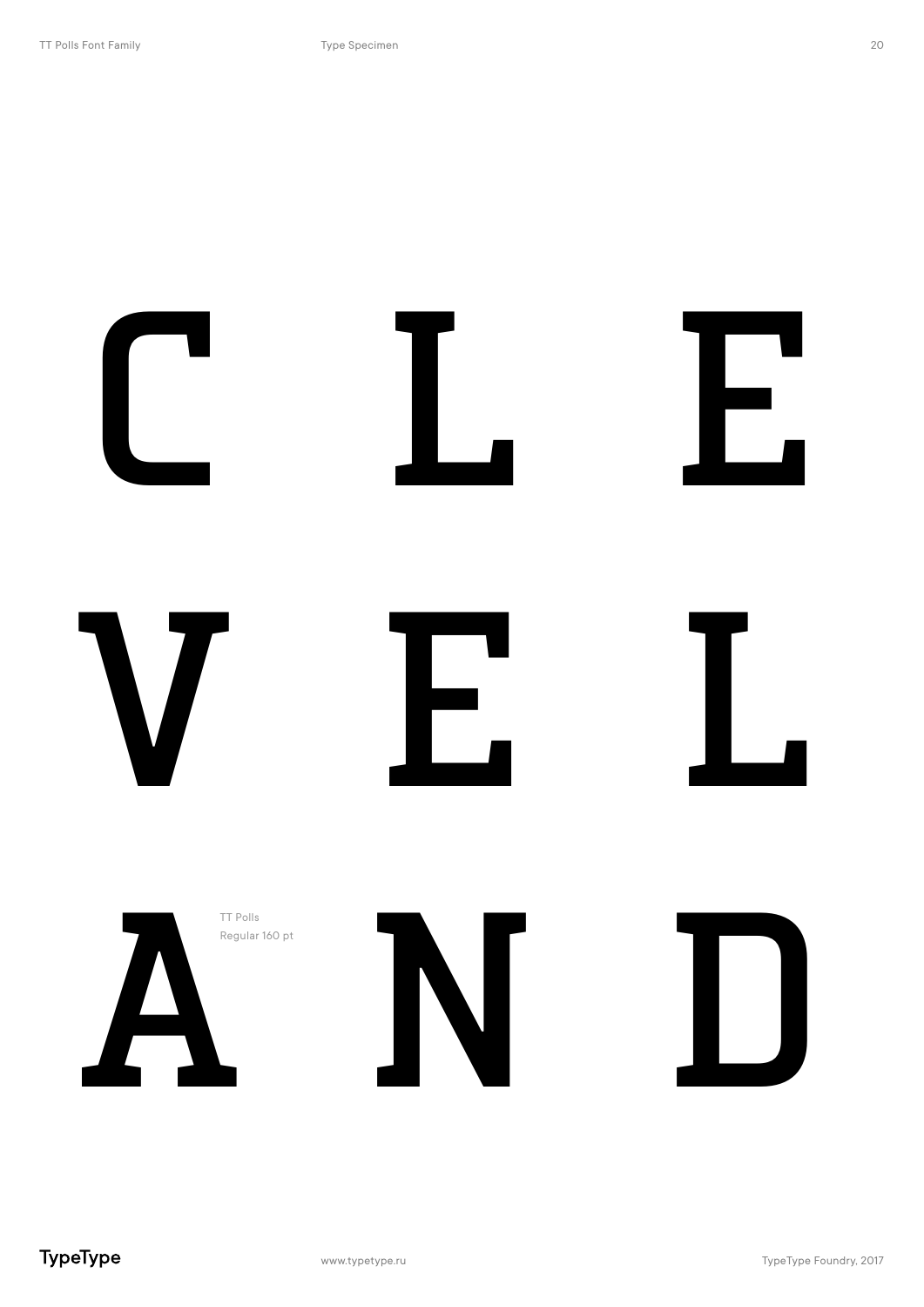**Glyphs** TT Polls Script Basic Character Set

### Uppercase ABCDEFGHIJKLMNOPQRSTUVWXYZ

### Lowercase **abcdefghijklmnopqrstuvwxyz**

### Figures **0123456789**

### $\mathcal{L}_{\text{Cyrillic Uppercase}}$   $\mathcal{A} \mathbf{B} \mathbf{B} \mathbf{\Gamma} \mathbf{D} \mathbf{\mathcal{E}} \mathbf{\mathcal{E}} \mathbf{\mathcal{K}} 3 \mathbf{U} \mathbf{\mathcal{U}} \mathbf{\mathcal{K}} \mathbf{\mathcal{M}} \mathbf{H} \mathbf{0} \mathbf{D} \mathbf{P} \mathbf{C} \mathbf{T} \mathbf{Y} \mathbf{\Phi} \mathbf{\mathcal{X}} \mathbf{U} \mathbf{U}$ ШЩЪЫЬЭЮЯ ЄҐЂЋЉЊЏЃЌЎЈІЇЅ

Cyrillic Lowercase  $a \, b \, \theta \, \nu \, g \, e \, \ddot{e} \, \kappa \, \gamma \, \mu \, \ddot{\mu} \, \kappa \, \lambda \, m \, \mu \, \alpha \, n \, p \, c \, m \, \psi \, \boldsymbol{\phi} \, \boldsymbol{\chi} \, \boldsymbol{\mu} \, \boldsymbol{u}$ шщъ ы ьэю я єґђћљњџѓќўјіїѕ

Punctuation & Symbols  ${!}_i?$ ¿«» <>.,:;''',"", ...'" ${!}_i$  - –  $\_ \setminus$  /()[] {  $}$ ..\* #%‰§©®¶№™@&†‡° ^

Accented Uppercase À Á Ă Â Ä Ā Å Ã Ą ÆĆČĈÇĎĐÈÉĚËĖÊĒĘĞĢĶ ĹĽĻŁÌÍÎÏİĪĮŃŇŅÑÒÓÔÖŐŌÕŒØÞŔŘŖ ŚŠȘȘŤŢÝŸÙÚÛÜŪŰŮŲŹŽŻB

> àáăâäāåãąæćčĉçďđèé ěëėêēęğģķĺľļłìíîï i īįńň ņ ñòóôö ő ō õœ øþŕ ř ŗ ś š ș ş ťţ ýÿùúûü ū ű ů ų ź ž ż ßðø

Mathematical Symbols  $-+<\,>=\,\sim$   $\pm x\div\cdot\cdot$   $\sqrt{2}\,\#$  % %  $\mu$ 

### $\mathcal{S}c \in P \times E \oplus f$

Diacritics ˘¨´`˜¯˚˙ˆˇ˝'˛¸

Accented Lowercase

**TypeType**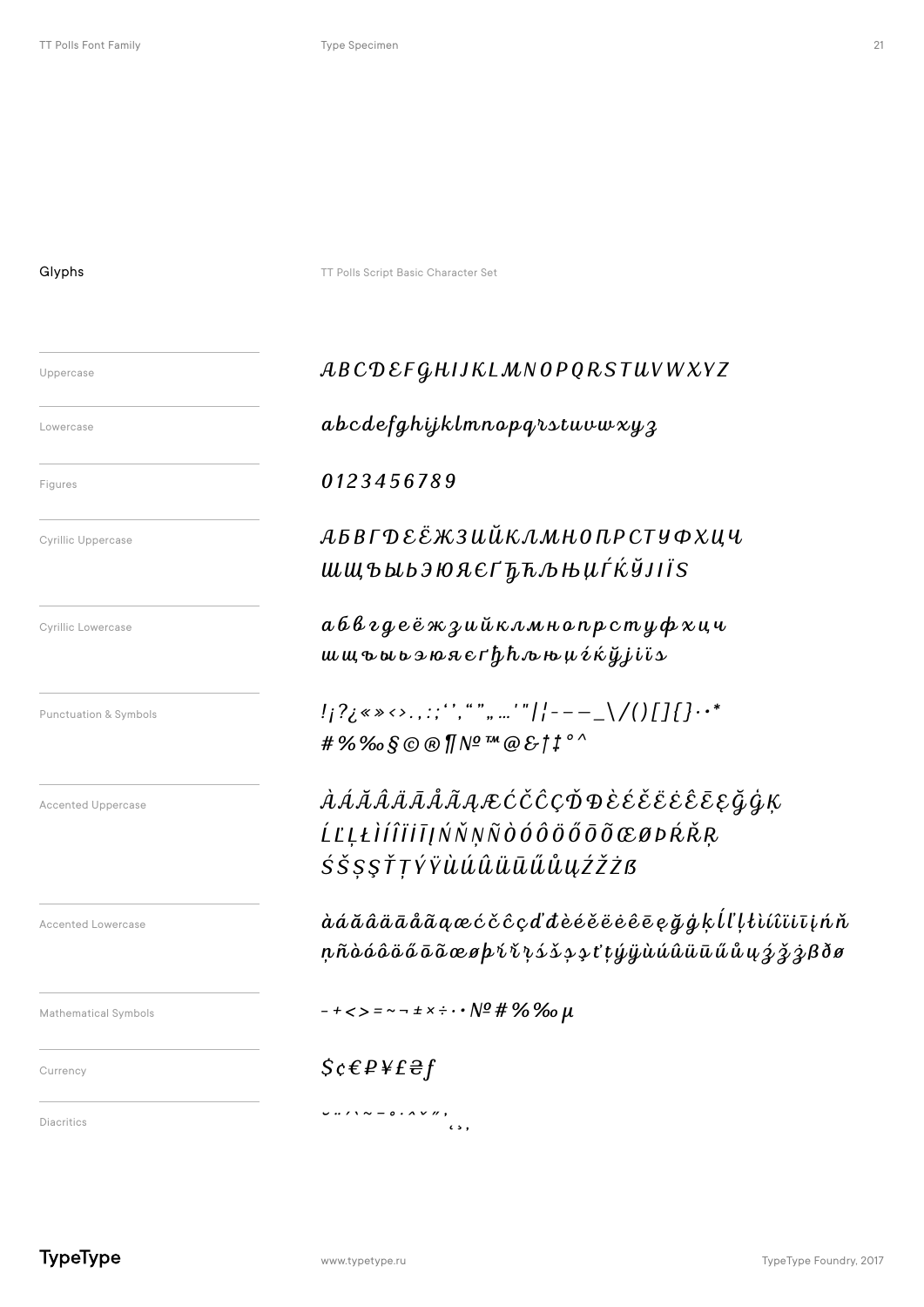Glyphs TT Polls Script Advanced Characters

| Ligatures                    | fb ff fl fi fh fk fj qj $\cup v$ wh                                                                                                                                                                                                                                                                                                                                                                                                                                                                                                                                                                        |  |
|------------------------------|------------------------------------------------------------------------------------------------------------------------------------------------------------------------------------------------------------------------------------------------------------------------------------------------------------------------------------------------------------------------------------------------------------------------------------------------------------------------------------------------------------------------------------------------------------------------------------------------------------|--|
| Numerators, Denominators     | H0123456789H0123456789                                                                                                                                                                                                                                                                                                                                                                                                                                                                                                                                                                                     |  |
| Superscripts, Subscripts     | $H^{0123456789}$ $H_{0123456789}$                                                                                                                                                                                                                                                                                                                                                                                                                                                                                                                                                                          |  |
| Fractions, Ordinals          | $\frac{1}{2} \frac{1}{4} \frac{3}{4}$ o a                                                                                                                                                                                                                                                                                                                                                                                                                                                                                                                                                                  |  |
| <b>Tabular Figures</b>       | 0123456789                                                                                                                                                                                                                                                                                                                                                                                                                                                                                                                                                                                                 |  |
| Case Sensitive               | $H[]()$ []iis * * * - - - - @                                                                                                                                                                                                                                                                                                                                                                                                                                                                                                                                                                              |  |
| <b>Contextual Alternates</b> | $ACE\mathcal GHKMRUX$<br>a b c d e g h i j k l m n o p q r s t u v w x y 3<br>а 6 в г д е ё ж з и й к л м н о п р с т у ф х ч<br>ш ъ ы ь э ю я є $\hbar$ $\hbar$ љ њ µ $i$ ќ ў j i ï s<br><i>À Á Ã Â Ä Ã Ã Ã Ą Æ Ć Č Ĉ Ç È É Ë Ë Ë Ë Ē Ę</i><br>ĞĠĶŒŔŘŖÙÚÛÜŪŰŮŲ<br>$\dot{a}$ á $\tilde{a}$ $\tilde{a}$ $\tilde{a}$ $\tilde{a}$ $\tilde{a}$ $q$ $\alpha$ $\acute{c}$ $\hat{c}$ $\varsigma$ $d$ $\grave{e}$ $\acute{e}$ $\acute{e}$ $\overset{.}{e}$ $\overset{.}{e}$ $\overset{.}{e}$ $\overset{.}{e}$ $\overset{.}{e}$ $\overset{.}{e}$ $\overset{.}{e}$ $\overset{.}{e}$ $\overset{.}{e}$ $\overset{.}{e$ |  |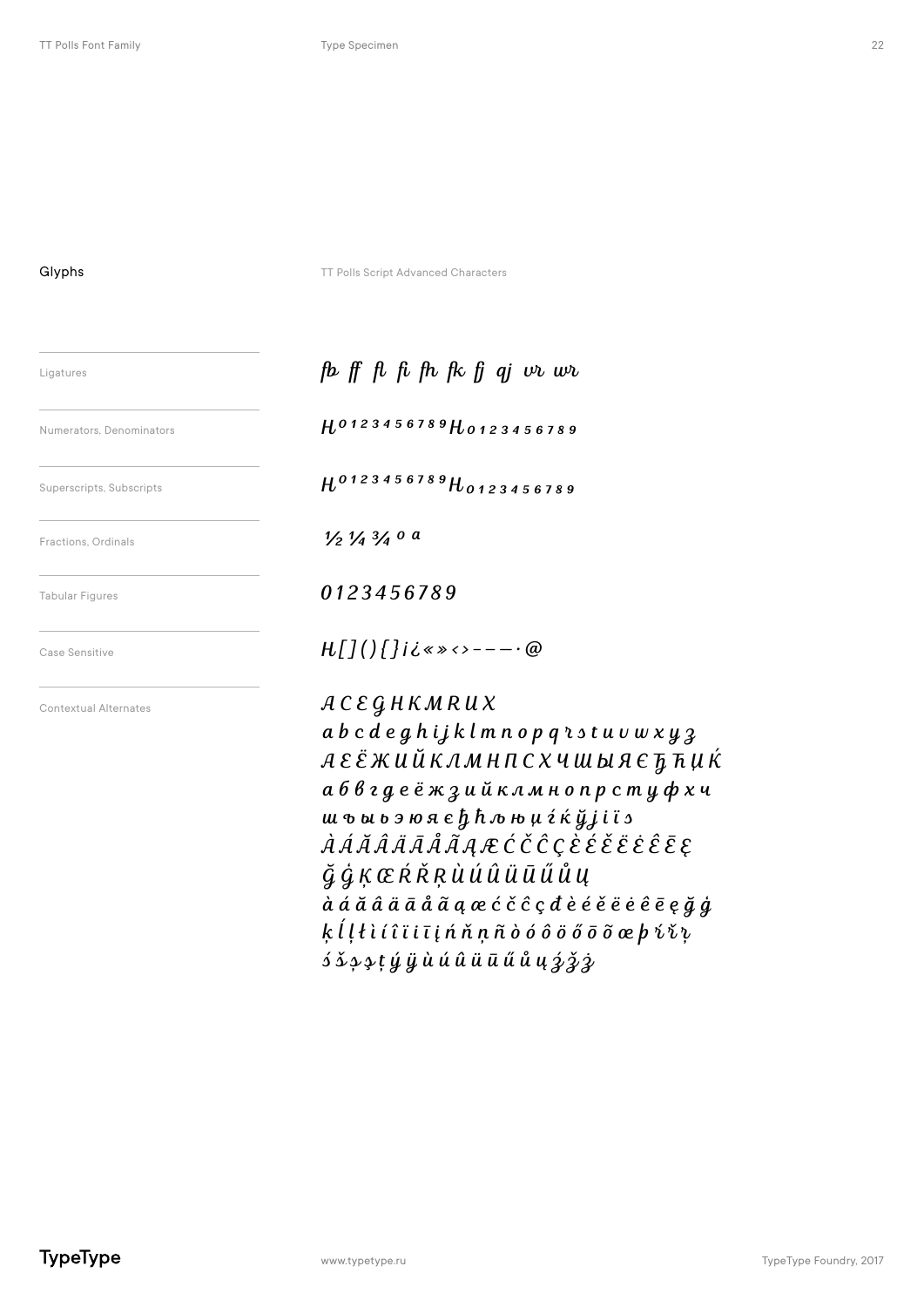Glyphs **Glyphs** TT Polls Script Swashes

Latin Uppercase

 ${\cal T\!A} {\cal B} {\cal C\!C\!D} {\cal C\!C\!F} {\cal C\!Q\!C\!H} {\cal P} {\cal G} {\cal G} {\cal K\!C\!L} {\cal C\!M\!C\!N} {\cal O} {\cal P} {\cal Q}$  $R$   $S$   $T$   $U$   $V$   $W$   $X$   $V$   $Z$  $B$  C  $\sup$   $\mathcal{D}$   $\mathcal{D}$   $\mathcal{D}$   $\mathcal{D}$   $\mathcal{D}$   $\mathcal{D}$   $\mathcal{D}$   $\mathcal{D}$   $\mathcal{D}$   $\mathcal{D}$   $\mathcal{D}$   $\mathcal{D}$   $\mathcal{D}$  $\overline{Q}$  R  $\overline{S}$  U  $\overline{Q}$  V W  $\chi$   $\overline{Q}$  V  $\overline{Q}$  as

a b c d e f g h ci g k l m m a p q c c  $ct$ *u*  $ct$ *w*  $cx$   $y$   $c$ *x*  $E$  א ה $\chi$   $\Phi$  כי כי כי הוא סי הוא הוא הוא הוא הוא הוא היו $\mu$  הוא ה  $\psi$  UP UP by  $\mathcal{F}$  OD  $\mathcal{F}$  as

 $\mathcal{L}_{\text{Cyrillic Uppercase}}$   $\mathcal{L}_{\text{DTP} \text{ercase}}$   $\mathcal{L}_{\text{D}}$   $\mathcal{L}_{\text{D}}$   $\mathcal{L}_{\text{D}}$   $\mathcal{L}_{\text{D}}$   $\mathcal{L}_{\text{D}}$   $\mathcal{L}_{\text{D}}$   $\mathcal{L}_{\text{D}}$   $\mathcal{L}_{\text{D}}$   $\mathcal{L}_{\text{D}}$   $\mathcal{L}_{\text{D}}$   $\mathcal{L}_{\text{D}}$   $\mathcal{L}_{\text{D}}$   $\mathcal{L}_{\text{D$ Р С Т У Ф Х Ц Ч Ш Щ Ъ Ы Ь Э Ю Я  $e$  g  $\overline{R}$  is j  $k$   $\overline{C}$  m  $c$   $\overline{C}$  o  $d$   $\overline{C}$  o  $p$ q b y r x А Г Б Д s v t u  $\psi$  B  $\psi$   $\ddot{\mathcal{E}}$   $\sim$ 

 $\mathbb{C}_{\mathrm{V}}$ rillic Lowercase  $a \in \mathbb{C}$  or  $a \in \mathbb{C}$  and  $\mathbb{C}$   $a \in \mathbb{C}$   $\mathbb{C}$   $\mathbb{C}$   $\mathbb{C}$   $\mathbb{C}$   $\mathbb{C}$   $\mathbb{C}$   $\mathbb{C}$   $\mathbb{C}$   $\mathbb{C}$   $\mathbb{C}$   $\mathbb{C}$   $\mathbb{C}$   $\mathbb{C}$   $\mathbb{C}$   $\mathbb{C}$   $\mathbb$  $\tau$  ст с $\psi$   $\tau$  ок с $u$  си си си си си ся  $3$  up and we us in the my  $x$  th  $y$  c  $6$  from  $\phi$  to  $\phi$  $q$ ביש ביוזי ט רום כזו כזו ביוזי הוא כוא ביאז ביש כדע כ $\mathcal{A}p$ 

Latin Lowercase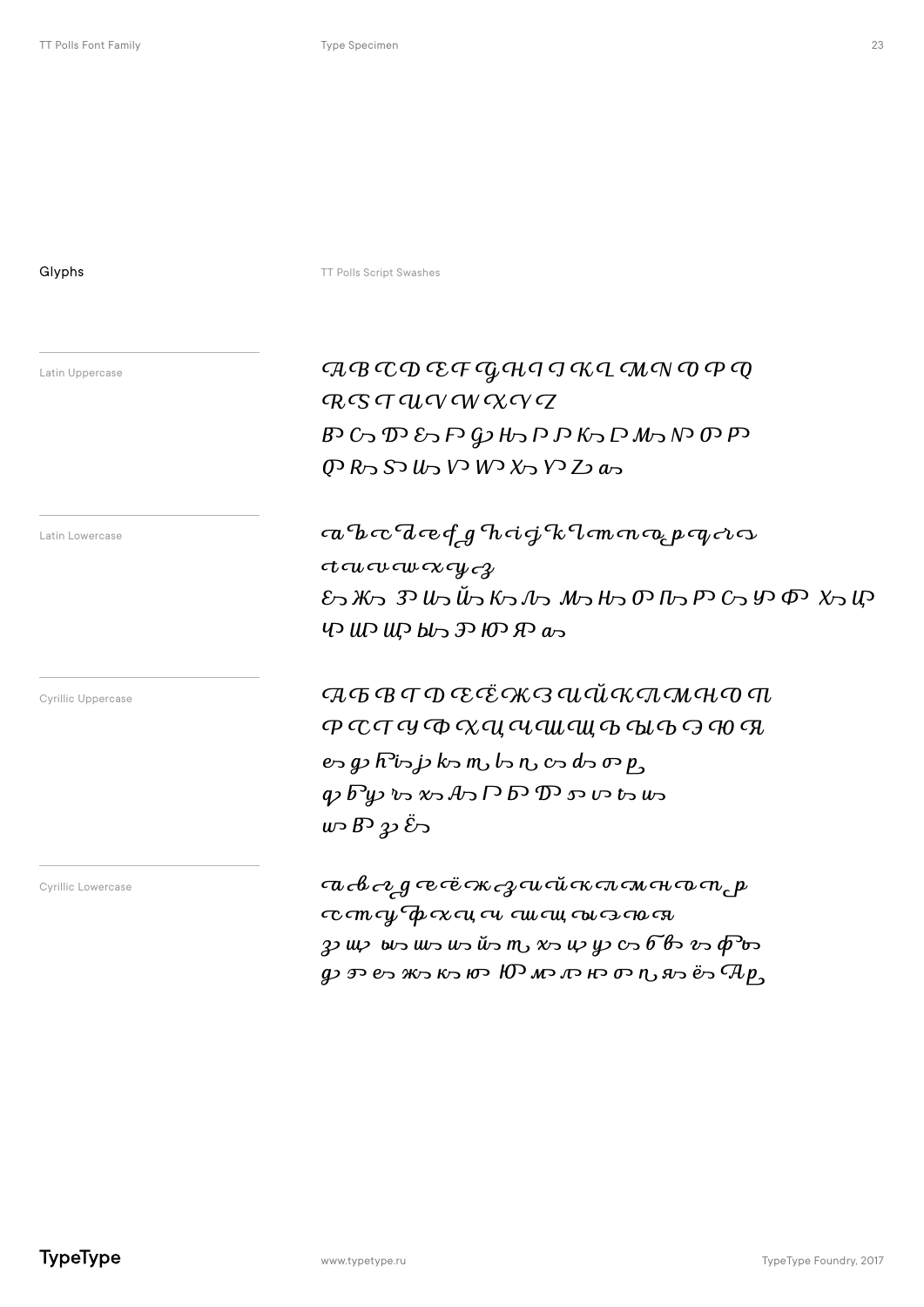Basic characters

# ABCDEFGHIJKLM NOPQRSTUVWXYZ abcdefghijklmno pqrstuvwxyz 0123456789

TT Polls Script 60 pt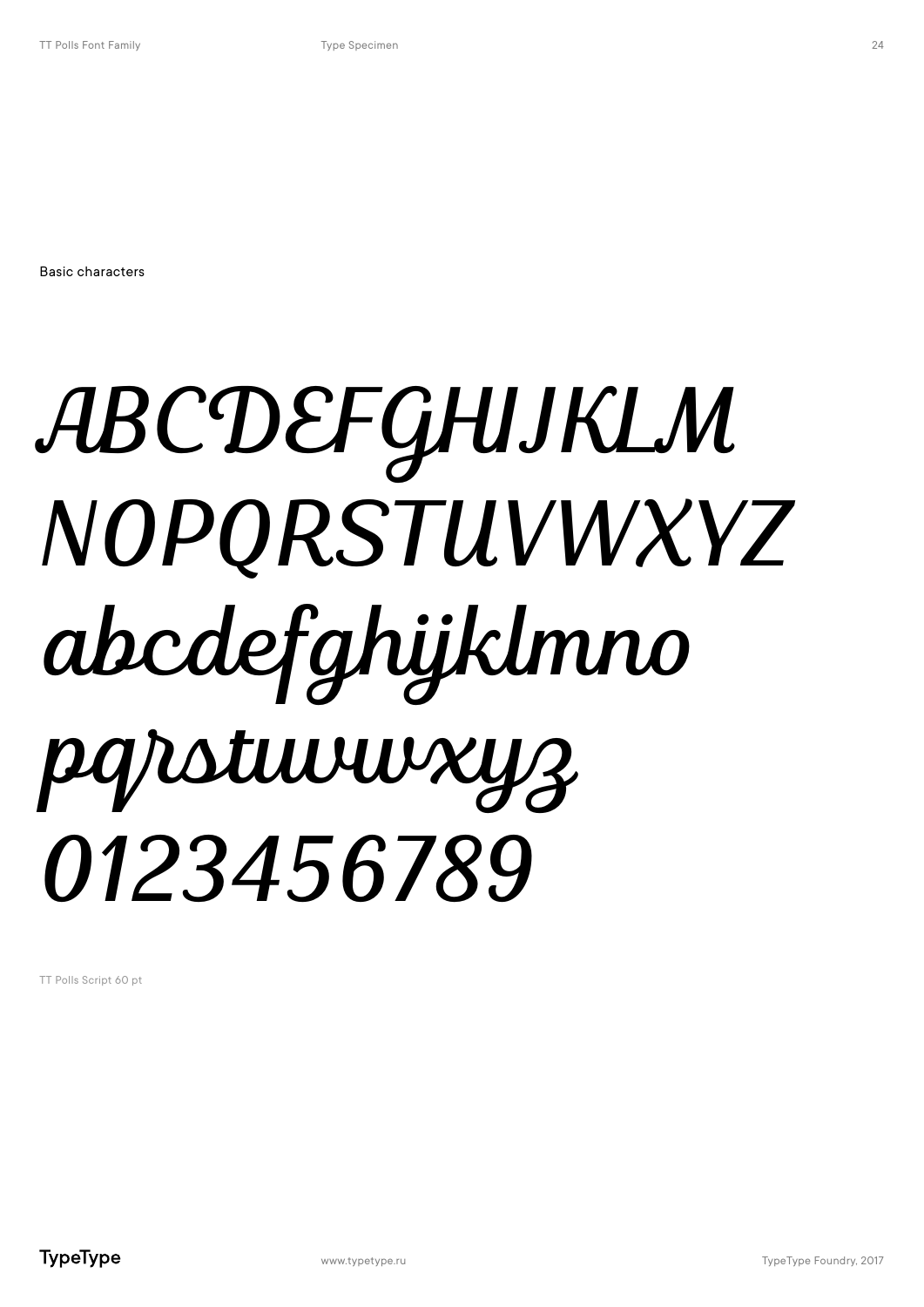Opentype features

| <b>Tabular Figures</b>       | 0123456789                                                                                                                                                                                                                                                              | 0123456789                                                                                  |
|------------------------------|-------------------------------------------------------------------------------------------------------------------------------------------------------------------------------------------------------------------------------------------------------------------------|---------------------------------------------------------------------------------------------|
| <b>Proportional Lining</b>   | 0123456789                                                                                                                                                                                                                                                              | 0123456789                                                                                  |
| Oldstyle Figures             | 0123456789                                                                                                                                                                                                                                                              | 0123456789                                                                                  |
| Tabular Oldstyle             | 0123456789                                                                                                                                                                                                                                                              | 0123456789                                                                                  |
| Numerators                   | H0123456789                                                                                                                                                                                                                                                             | H0123456789                                                                                 |
| Denominators                 | H0123456789                                                                                                                                                                                                                                                             | H0123456789                                                                                 |
| Superscripts                 | H0123456789                                                                                                                                                                                                                                                             | HO123456789                                                                                 |
| Subscripts                   | H0123456789                                                                                                                                                                                                                                                             | $H_{0123456789}$                                                                            |
| Fractions                    | $1/2$ $1/4$ $3/4$                                                                                                                                                                                                                                                       | $\frac{1}{2}$ $\frac{1}{4}$ $\frac{3}{4}$                                                   |
| Ordinals                     | 2aa                                                                                                                                                                                                                                                                     | $2^{a}$                                                                                     |
| Ligatures                    | $\int$ form $\int$ form $\int$ form $\int$ form $\int$ form $\int$ form $\int$ form $\int$ form $\int$ form $\int$ form $\int$ form $\int$ form $\int$ form $\int$ form $\int$ form $\int$ form $\int$ form $\int$ form $\int$ form $\int$ form $\int$ form $\int$ form | $\beta$ $\beta$ $\beta$ $\beta$ $\beta$ $\beta$ $\beta$ $\beta$                             |
| Case Sensitive               | $H[J()$ []iis ><>-----@                                                                                                                                                                                                                                                 | $H[7()$       i i s $\gg$ < > - - - - - @                                                   |
| <b>Contextual Alternates</b> | à á ă â ä ā å ã a                                                                                                                                                                                                                                                       | $\dot{a}$ $\acute{a}$ $\ddot{a}$ $\ddot{a}$ $\ddot{a}$ $\ddot{a}$ $\ddot{a}$ $\ddot{a}$ $a$ |
| Swashes                      | $abcde\{g$                                                                                                                                                                                                                                                              | $ab\in \mathcal{A}$ and $\mathcal{A}$                                                       |

Deactivated **Activated** Activated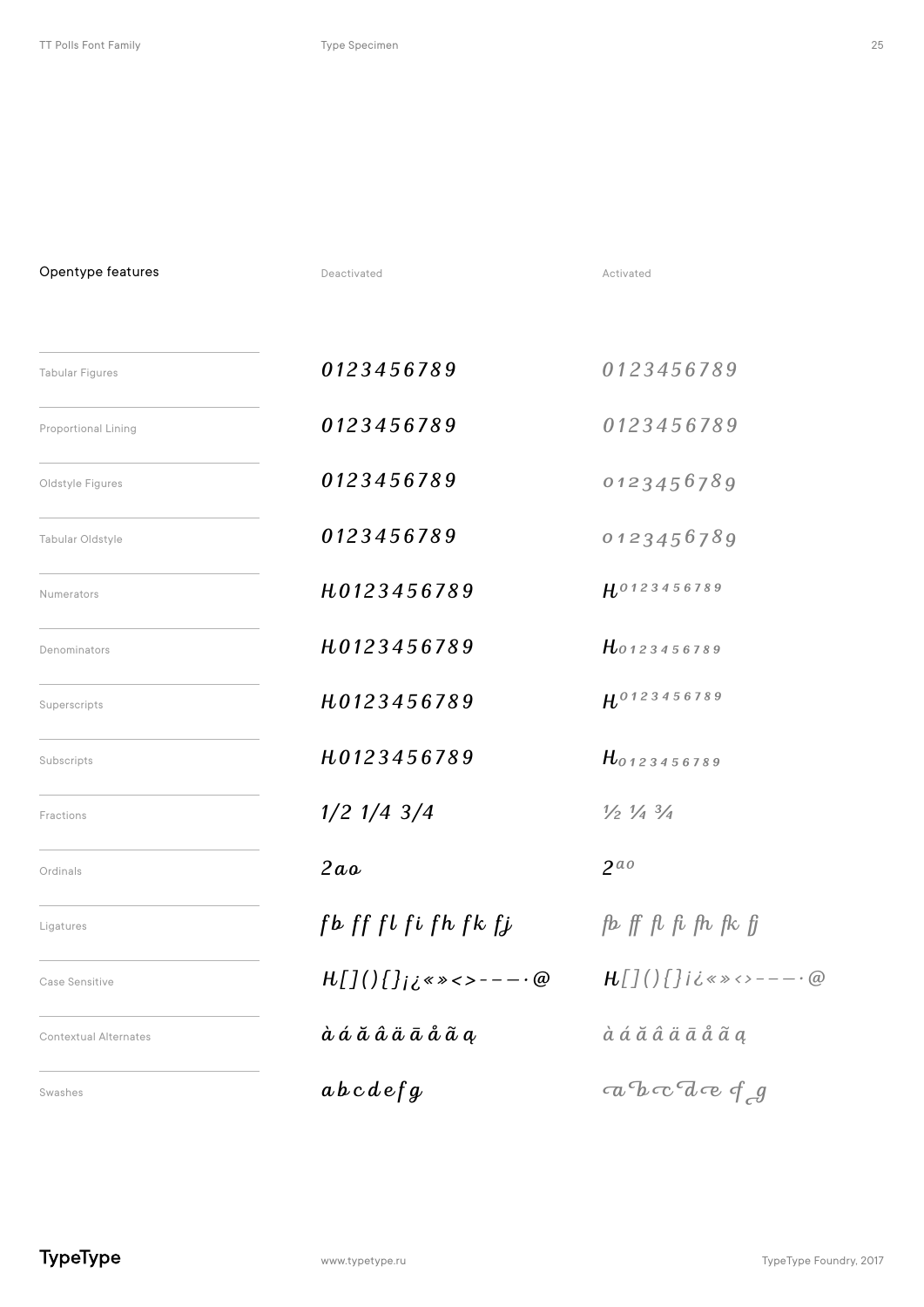Oldstyle figures

### 12 – 12

From  $1966$  to  $1974$ , the NBA grew from nine franchises to 18. Utah Jazz came aboard in  $1974$  bringing the total to  $18$ . Following the  $1976$  season, the leagues reached a settlement that provided for the addition of four ABA franchises to the NBA.

Ligatures



The change to return to the traditional leather basketball was influenced by frequent player complaints and confirmed hand injuries caused by the microfiber ball. The Players' Association had filed a suit in behalf of the players against the NBA over the new ball.

Swashes

### $a$  -  $a$

Since the breakup of the Chicago Bulls championship roster in the summer of 1998, the Western Conference has dominated, with the Los Angeles Lakers and San Antonio Spurs combining to win the title nine out of fourteen seasons.